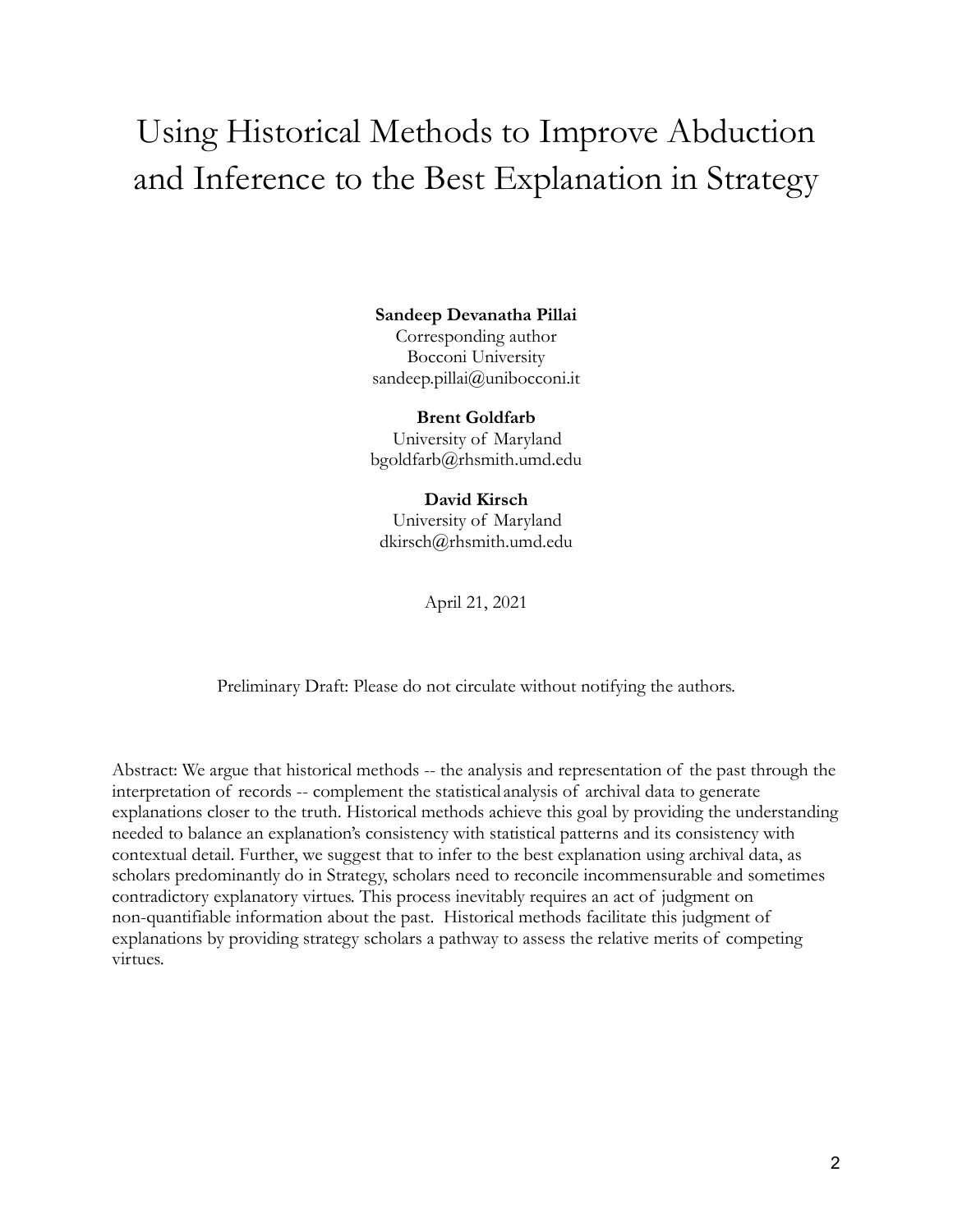"The truth is out there." Agent Mulder, The X Files

## 1. Introduction

There is a long-standing tension in strategic management between the desire to create general explanations of strategic behavior and the reality that knowledge claims arising from industrial contexts must take the idiosyncrasies of those contextsinto account (e.g., Andrews, 1971). In this paper, we argue that historical methods -- generally, the analysis and representation of the past through the interpretation of records -- complementthe statistical analysis of archival data to generate explanations that are hopefully closer to the truth. Historical methods achieve this goal by providing the understanding needed to balance an explanation's consistency with statistical patterns and its consistency with contextual detail. This reconciliation requires careful judgement of incommensurable and sometimes contradictory explanatory virtues. Historical methods offer the capacity to judge explanations by generating accounts of strategic decision-making that are rooted in the actors' realities, rather than solely the researcher's. Thus, though calls to use history in strategy are not new (Maclean et al., 2016; Rowlinson et al., 2014; Godfrey et al., 2016; Argyres et al., 2020; Jones & Khanna, 2006), we extend this conversation by exploring how historical methods can improve explanations arising from statistical reasoning in strategy research .

As a desk clearing exercise, it is useful to consider why it is challenging to rely solely on statistical reasoning to generate new knowledge in strategy. First, as has been well documented, it has proven difficult to rely on statistical claims alone in interpreting patterns in the data (Goldfarb & King, 2016; Bettis 2012, 2014; Bettis et al., 2014). This is, perhaps, unsurprising given that the interpretation of frequentist statistical claims requires pre-specification, and prespecification is challenging with archival data commonly used by scholars in strategic management (King et al.,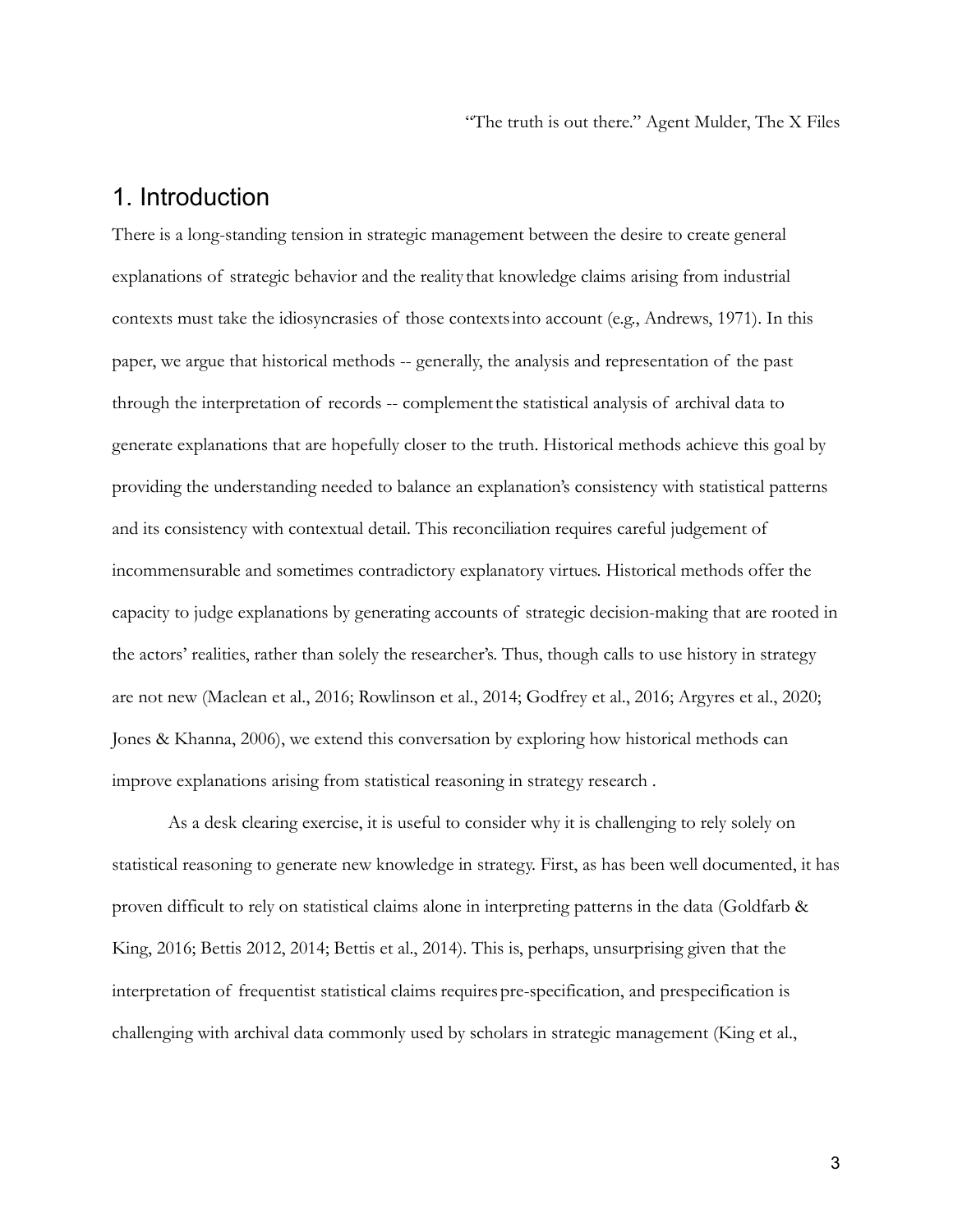2020).1 Second, there is no agreed-upon algorithmic tool to generate potential explanations entirely from a dataset. Rather, the generation and evaluation of plausible explanations requires using a broad range of information and theoretical ideas thatlie outside datasets. <sup>2</sup> No less an authority than James Heckman observes that "[t]he information in any body of data is usually too weak to eliminate competing causal explanations of the same phenomenon(Heckman, 2000, p. 91)."

Given these difficulties, historical methods can be applied to both the recent and distant past to help strategy scholars navigate the challenge of explanation. Practically, sometimes historical methods reveal why people did what they did more transparently than can be shown in a statistical dataset. Historical methods can anchor the interpretations of statistical patterns in the complex realities of the actors whose experiences and outcomes are reflected in those data. The historical approach brings focus not only to the agency of the actors governing the data generating process, but also to the role of the researcher in interpreting those patterns (Kirsch, Moeen and Wadhwani, 2014; Mantere and Ketokivi, 2013).

The historian's tools are abductive, or perhaps more accurately, they are tools to infer to the best explanation (IBE) (Lipton, 2004).<sup>3</sup> IBE, which appears to be a close approximation to reasoning as generally practiced (Lipton, 2004; Sætre and Van de Ven, 2021), provides a framework to generate, discuss, and judge potential explanations. This practice is an exercise in modesty, and historical methods clarify the reason for this modesty: our judgments usually rely on non-quantifiable information about the past, and our information is always incomplete. 4

<sup>&</sup>lt;sup>1</sup> Frequentist statistics are factual statements about the predicted frequency of an empirical pattern in a population, conditional on a set of assumptions.

<sup>&</sup>lt;sup>4</sup> This, of course, is an expression of Hume's problemof induction (Henderson 2018). <sup>3</sup> The distinction between abduction and IBE has entertained philosophers of science recently (Douven, 2011). Generally, abduction refers to a judgment of the viability of an explanation where IBE includes a step of explicitly generating potential explanations andthen choosing one amongst them (Campos, 2011).  $2$  This mismatch between the hypothetical-deductive framework and the practical use of frequentist statistics in strategy is the foundation of the testimony problemidentified in King et al (2020). See the Appendix for a broader exposition of types of claims made in strategyand challenges in making frequentist claims.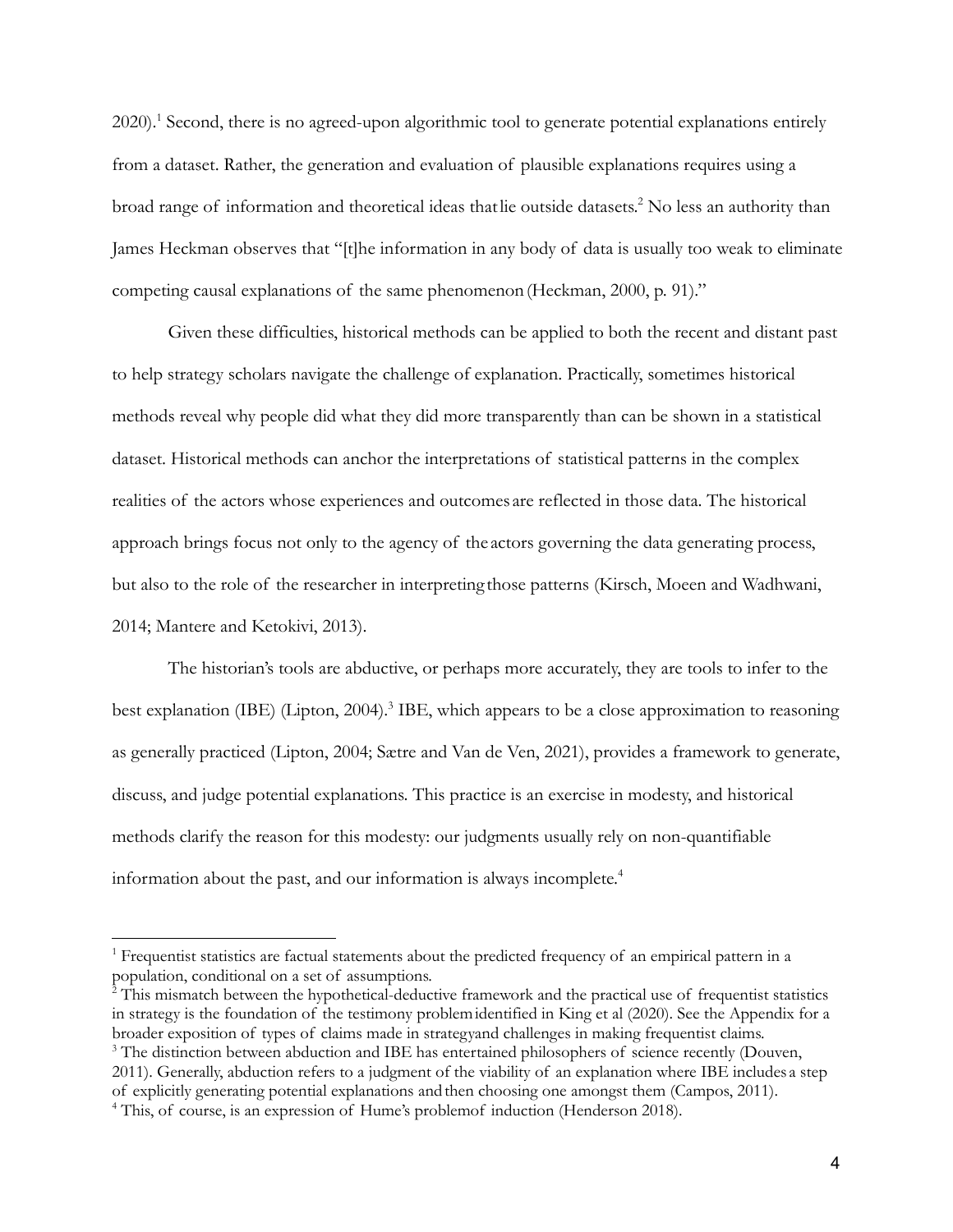IBE provides a structure to consider multiple, contrasting explanatory *virtues.* Labeling the virtues of an explanation provides a language to facilitate judgments of the relative importance of these virtues. Describing our judgments in the language of virtues allows the scholar to clarify their epistemic values that lead to a preference for one explanation over another is a statement of taste. Because the virtues themselves are incommensurable -- lack a common standard of measurement - and at times at odds with each other, this will inevitably result in disagreements over which explanations should be privileged over others. The explanatory virtues provide a vocabulary to productively articulate these disagreements, and historical methods allow strategy scholars a pathway to assess the relative merits of competing virtues.Taken together, these tools and this language will allow more productive scholarly debates.

The rest of the essay will proceed as follows. InSection 2 we provide a nuanced definition of what we mean by explanation in strategy and introduce the various explanatory virtues and the requirements they serve. In Section 3, we describe how historical methods can vastly improve the verisimilitude of explanations. Section 4 addressesthe role of judgement when employing historical methods to balance the tradeoffs between explanatory virtues. We discuss the opportunities historical methods present when inferring to the best explanation in Section 5, and conclude in Section 6.

## 2. Explanation and virtues

Most people have an intuitive understanding of what an explanation is: an explanation relates causes and effects, inputs and outputs, actions and consequences. Theoretically, explanations range from mere conjectures to complex arguments that are judged to be consistent with considerable evidence. However, explanations, by definition, are not claims to truth (Hacking, 2001). The best we can hope for is verisimilitude -- approaching truth. Historical methods, by engaging in IBE, focus a scholar's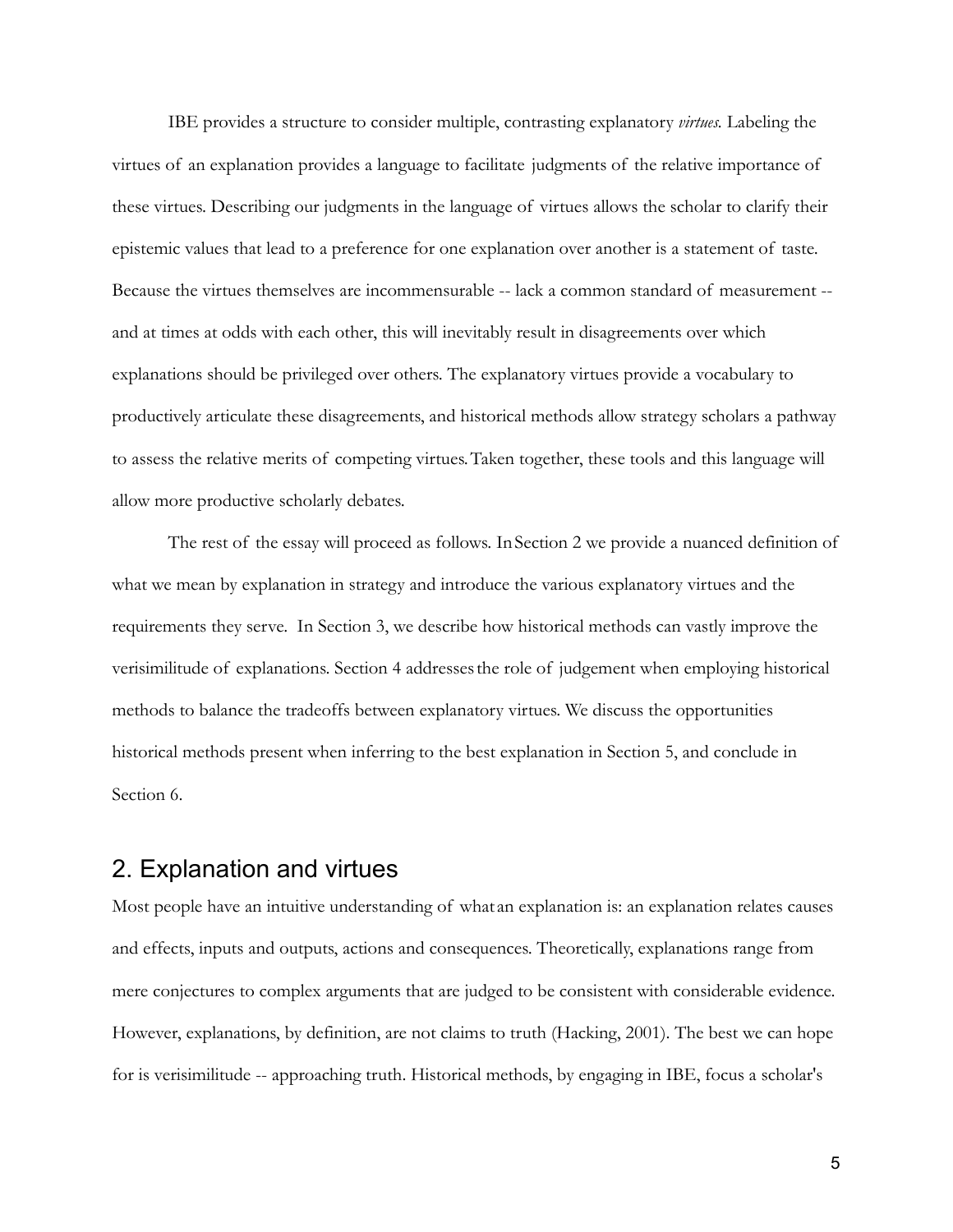attention on balancing the likelihood that an explanation is close to the truth with the requirement that in order for an explanation to be useful, it must also provide meaning. When engaging in IBE, as we do in strategy, the art lies in the choice of the best explanation.

Evaluating explanations requires judgment; the scholar must weigh attributes of explanations that are not easily quantified and are sometimes incommensurable. There are many attributes -- or *virtues* -- of explanations that will lead a researcherto prefer one explanation over others. For example, better explanations are generally judged to explain more facts. This explanatory virtue is sometimes referred to as *consilience* (Thagard, 1978). Within statistical analyses, consilience takes the form of robustness tests to, say, alternative measures and specifications. Historical methods can enhance a candidate explanation's consilience when more parts of these descriptions are consistent with a particular explanation.

In practice, explanations are judged based on other virtues as well. For example, *coherence* of an explanation with prior beliefs, be they private opinions or generally accepted ideas in a community, is generally valued (Kuhn, 1962). Accounting for this virtue acknowledges that all information necessary to judge an explanation may not be found in the data and analyses that are presented. A corner case may help clarify. Famously, Simmons et al. (2011) leverage the lack of coherence to prior beliefs to demonstrate the fallibility of p-values by presenting statistical evidence that listening to particular songs will make you younger. This explanation does not cohere with the community's prior knowledge and theories of aging, and hence is not preferred -- even though it is presented as *likely* based on statistical metrics. <sup>5</sup> More generally, attending to coherence implies a degree of conservatism as ideas outside commonly acceptedbeliefs are often discounted (Rowbottom 2011). However, coherence is not absolute. Thomas Kuhn (1962) teaches us that there

<sup>5</sup> We authors can attest that in our own private experiments, listening to songs specified by Simmons et al. has not made us younger.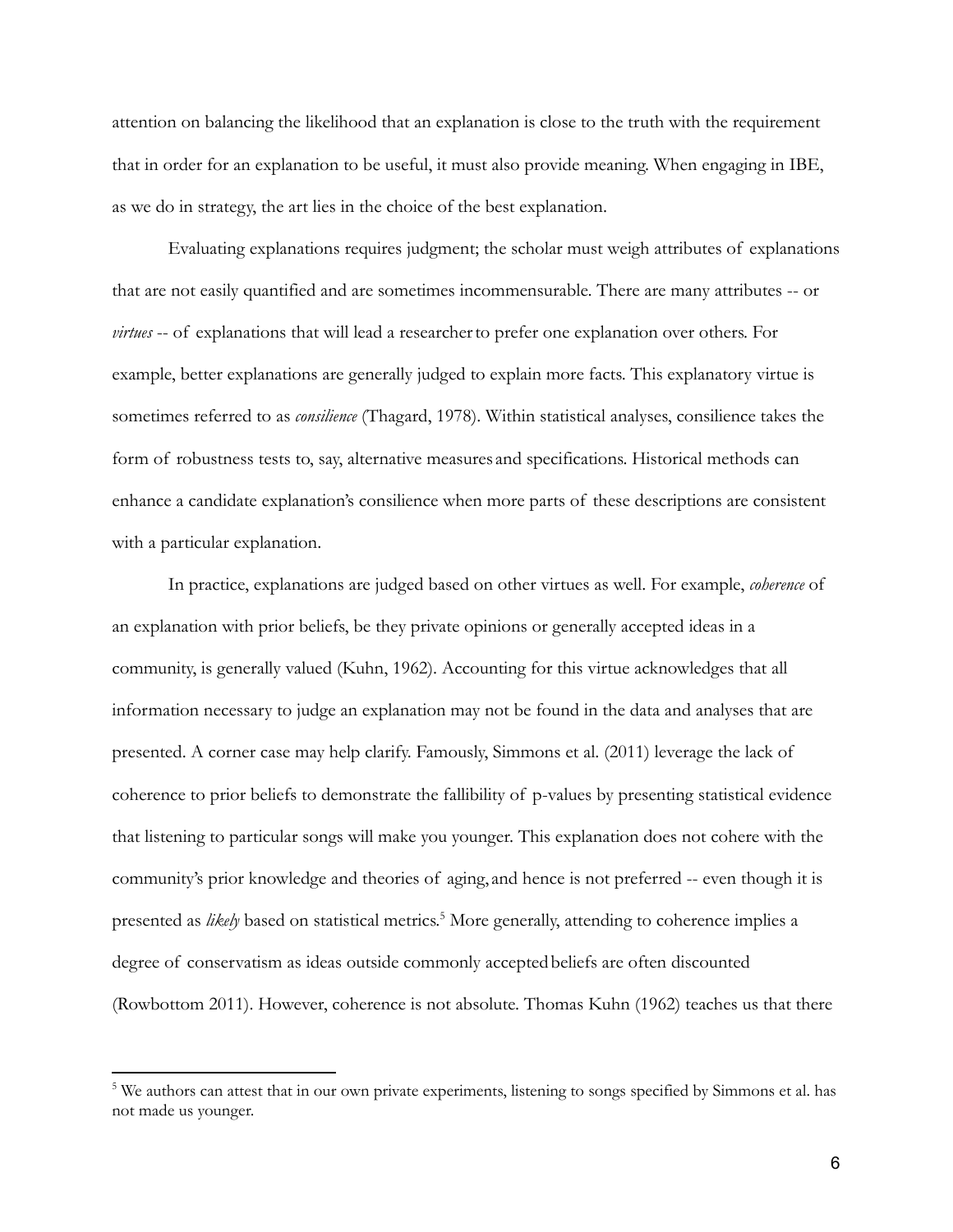is no guarantee that valuing coherence leads us closer to the truth; incommensurability comes with the terrain.

Other virtues are commonly employed when expressing a preference for particular explanations. The *parsimony* or simplicity of an explanationis often valued (Mackonis, 2011). In statistical models this is sometimes built into criteria. For example, the Bayesian Information Criterion explicitly penalizes the addition of parametersto a model, as does the adjusted R-squared measure of model fit. Of course, Occam's razor informsus that there is no guarantee simplicity leads us closer to the truth. Nevertheless, complex explanations may be more context specific, and hence not particularly useful in generating understandings that are widely applicable. Thus, parsimony is closely related to *universality*, which is sometimes referred to as generalizability of an explanation (Polit and Beck, 2010). We value universality because universal explanations can be thought of as rules of thumb that scholars can claimto have discovered and managers may learn and employ across contexts.

Philosophers have suggested that an explanation is *fruitful* if it is useful in generating new explanations or is a building block in contributing to new theoretical understandings. <sup>6</sup> For example, as noted by the philosopher Carnap (1950, p.5-6), relative to the concept of fish, which refers to all aquatic creatures, the concept of piscis, which refersto cold-blooded aquatic animals with gills, is more fruitful in advancing our understanding of marine life. <sup>7</sup> Fruitfulness can be (imperfectly)

<sup>&</sup>lt;sup>7</sup> Fruitfulness is similar to the concept of loveliness from Lipton's IBE concept, which states that "likeliness speaks of truth; loveliness of potential understanding(Lipton, 2004, p.61)." It should be further acknowledged that the definition and articulation of explanatory virtues has been elevated into somewhatof an artform. One should not view explanatory virtues as orthogonal ideas. Rather, they overlap and are subtle. For the purposes of this paper, we consider likelihood, consilience, coherence, parsimony and fruitfulness. There are other ways to slice the pie, such as depth and breadth, or, say, a more explicit idea of explanatory elegance. <sup>6</sup> Philosophy of science has offered a variety of definitionsfor fruitfulness. An explanation is considered fruitful if it is "useful for the formulation of manyuniversal statements (Carnap, 1950, p 7)," able to "disclose new phenomena or previously unnoted relationships among those already known (Kuhn, 1977, p. 103)," provides "answers to significant questions (Kitcher, 2008, p. 115)," can deliver "results that could not be delivered otherwise (Dutilh Novaes and Reck, 2017, p. 206)," and can allow scholars to "make epistemic progress" (Koch, 2019, p. 709). Fruitful is closely related to the ideas of fundamental or basic knowledge.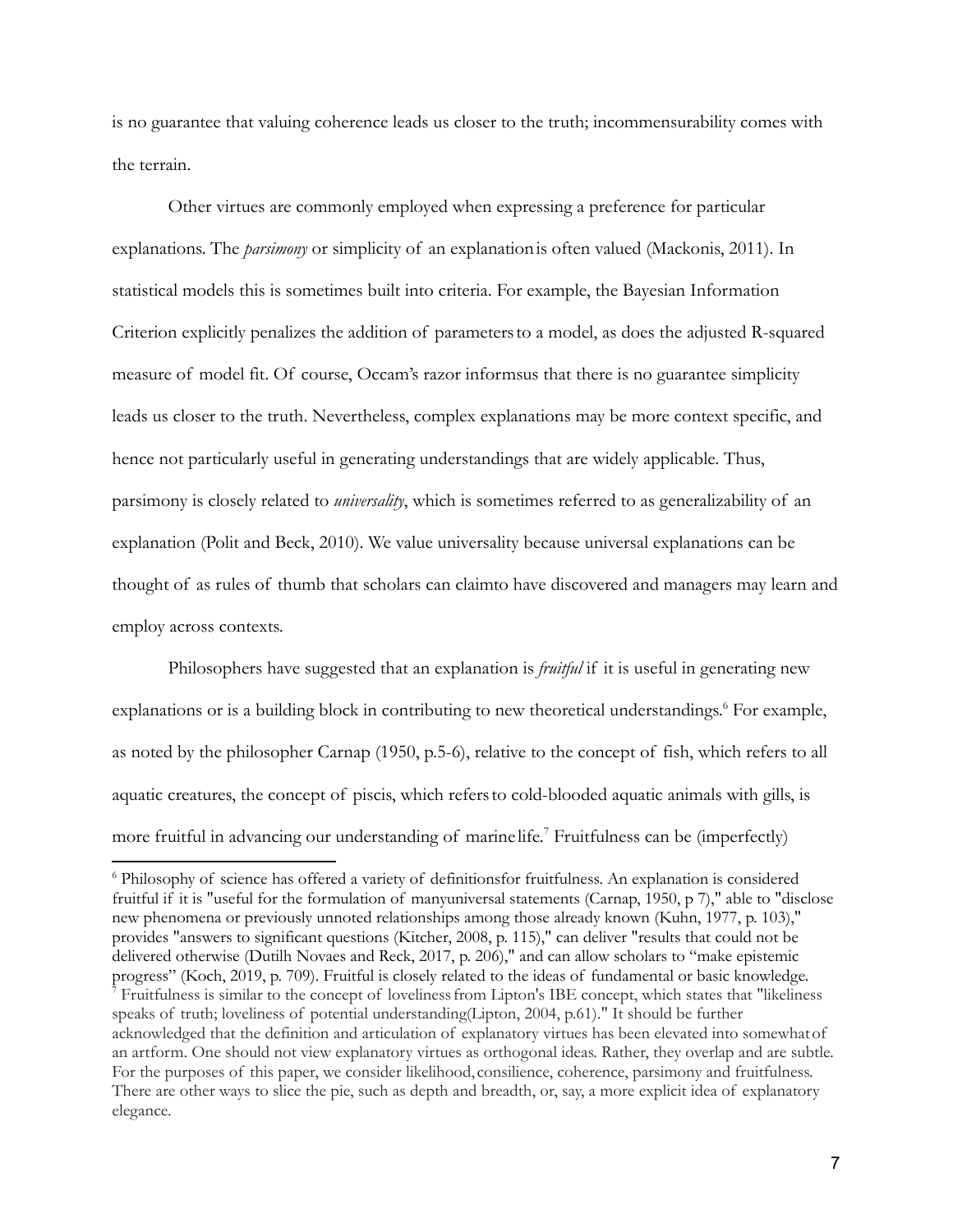measured in terms of uptake by the scholarly community, i.e., in terms of citations (Pinder, 2017, p. 453).

Empirical researchers in strategy are perhaps most familiar with the virtue of likelihood which is often evaluated based on statistics of econometricmodel fit, or precision of parameter estimates. For example, a coefficient that is characterized by a relatively small standard error with a correspondingly high test statistic and low p-value, or one that has a high posterior probability, will be interpreted as more likely to be true than a coefficient that is imprecisely measured or has a low posterior probability. As summarized by King, et al., (2021) and in the appendix, using statistics to determine the verisimilitude of an explanation is difficult.

One may presume that strategy scholars will generally prefer the most likely explanation. Intriguingly, as we lay out below, this isn't necessarily the case. At times the most likely explanation may lack in parsimony or coherence. At other times less likely explanations are preferred because they are fruitful and provide strong action guidance. For example, the theory of disruption is a poor description of industrial change in both disk drives and more generally (King and Baatartogtokh 2015; King and Tucci 2002; Lepore 2014; Gans 2016), however it remains a commonly accepted foundation to technology strategy. Alternatively, a regression with a fixed effect for each observation is very likely, but it provides no path to universality and has little meaning; it is not fruitful.

Balancing explanatory virtues such as likelihood, consilience, coherence, parsimony, and fruitfulness is an act of judgment. Either implicitlyor explicitly, strategy scholars must rely upon our judgment to develop useful knowledge, and it is upon the skill of our argumentation that we rank explanations. Explanatory virtues are not orthogonal. For example, fruitfulness will often overlap with universality and parsimony. In fact, finding explanations in which the virtues overlap has been identified by some as the goal of IBE. Lipton definessuch explanations as "lovely" (Lipton, 2004, p. 61) and to him, the best explanations are both *lovely* and likely.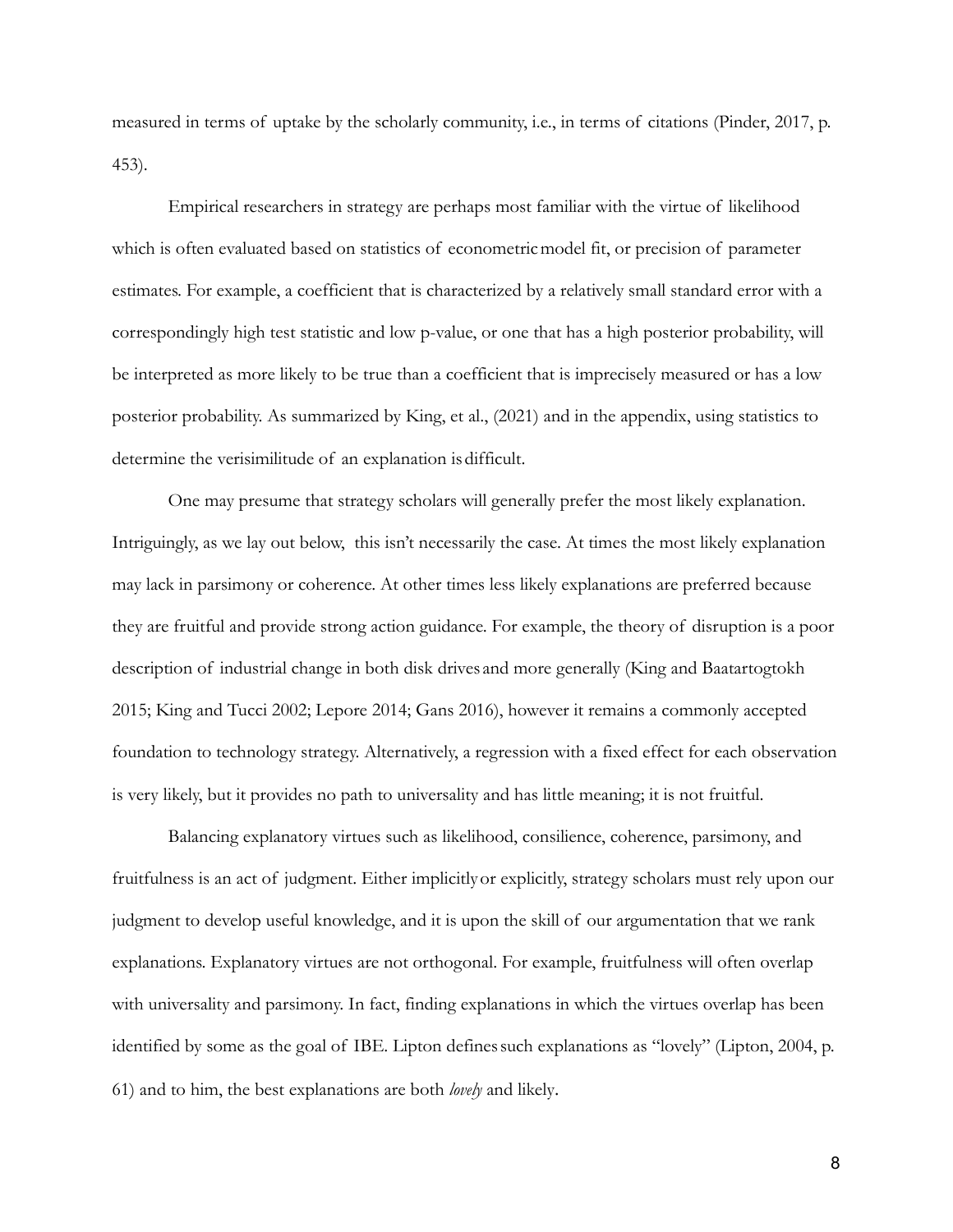Finally, finding an explanation that is arguably close to the truth requires that explanations close to the truth be considered. A failure to consider such explanations is referred to as the bad lot problem (Dellsen, 2018; van Fraassen, 1989:142; Wray, 2008; 2011). It has been argued that some researchers are more skilled than others in identifying explanations (Mantere & Ketokivi, 2013, Sætre and Van de Ven, 2021). IBE suggests that it is the rich consideration of prior knowledge and new observations of the phenomenon of study that makesit more likely that explanations close to the truth are considered. The process of weighing proposedexplanations and generating new ones is iterative and sits at the heart of the reasoning process.For example, a set of observations may be considered in light of the researcher's prior informationto develop a potential explanation. This can then lead to the search for additional information either within a setting or more generally to adjudicate the virtues of such an explanation. Itis this process which sits at the heart of IBE.

With the stage set, we can now move forward to considering how and why historical methods help the researcher identify explanations and evaluate their virtues. In the next section, we explore in detail how historical methods facilitate the evaluation of explanations so as to achieve a broader consensus as to how these explanations should be rank ordered.

# 3. Historical methods increase the verisimilitude of explanations

Historical methods act as a tool to make an abstract, theoretical cause-effect relationship concrete. We now consider how techniques used by historians such as hermeneutics, contextualization, multi-source triangulation, and narrative construction lead to more consilient explanations. The logic is simple. Historical methods provide a systematic approach to uncovering and tying together rich, contextual information. Reconciling a range of disparate contextual facts and observations leads to, by definition, greater *consilience,* as well as perspectives on other virtues,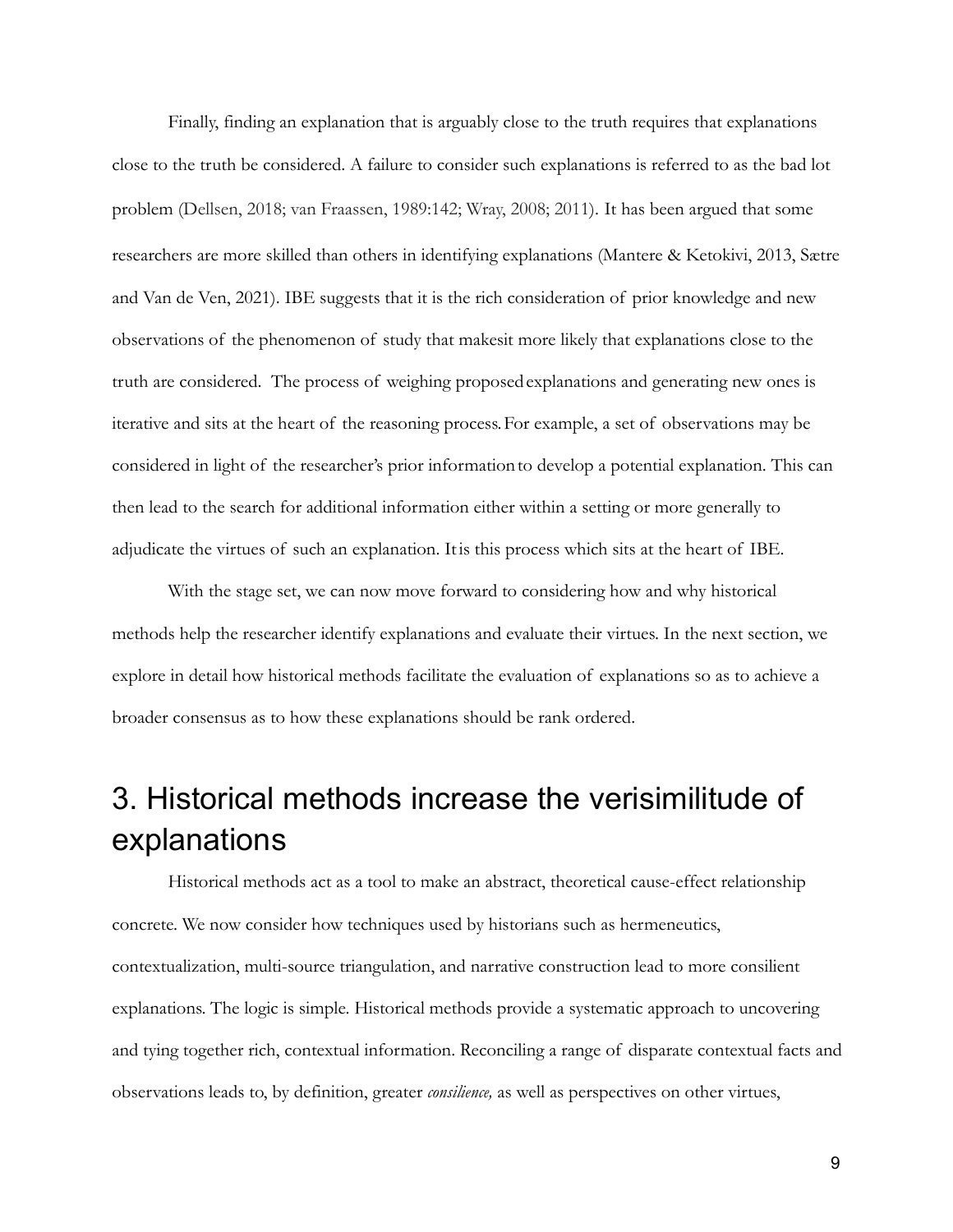including universality, coherence, parsimony, and fruitfulness. In Section 4 we will then consider how an explanation's virtues might balance.

Historical methods refer to the analysis and representation of the past through the interpretation of records (Argyres et al., 2020; Wadhwani& Bucheli, 2014). Just as statistical methods refer to a variety of techniques used forsummarizing and interpreting patterns in quantitative data, historical methods also refer to a collection of practices that historians use to collect, analyze, and interpret the information about the past. Historical methods rely on repeated iteration between past and present -- between the unfolding historical record and the interpretive interests of today's scholars -- to develop understandingsof historical settings and contemporaneous attitudes that are clear, translatable and provide new insights of past events(Fulbrook, 2002:, p.187). These representations of past realities permit scholarsto recognize multiple potential explanations, thereby increasing the likelihood that more verisimilar explanations are part of the consideration set (Gaddis, 2004). The historical perspective allows that candidate explanations may be competing or complementary; historical methods broaden the range of tools available to strategy scholars facing the challenge of explanation and provide comprehensible approaches to assess the relative virtues of different possible explanations (Roberts, 2010).

#### 3.1 Hermeneutics

Hermeneutics refers to the interpretation of "evidence from the point of view and experience of actors as a basis of comprehending theiractions (Wadhwani & Decker , 2017, p. 120)." More plainly, hermeneutics is a tool to ensure that a proposed mechanism is reasonable by examining if it makes sense in a context by understanding the likely or recorded motivations of the actors, and the context in which they operated. An explanation that does not pass this test, is not very likely.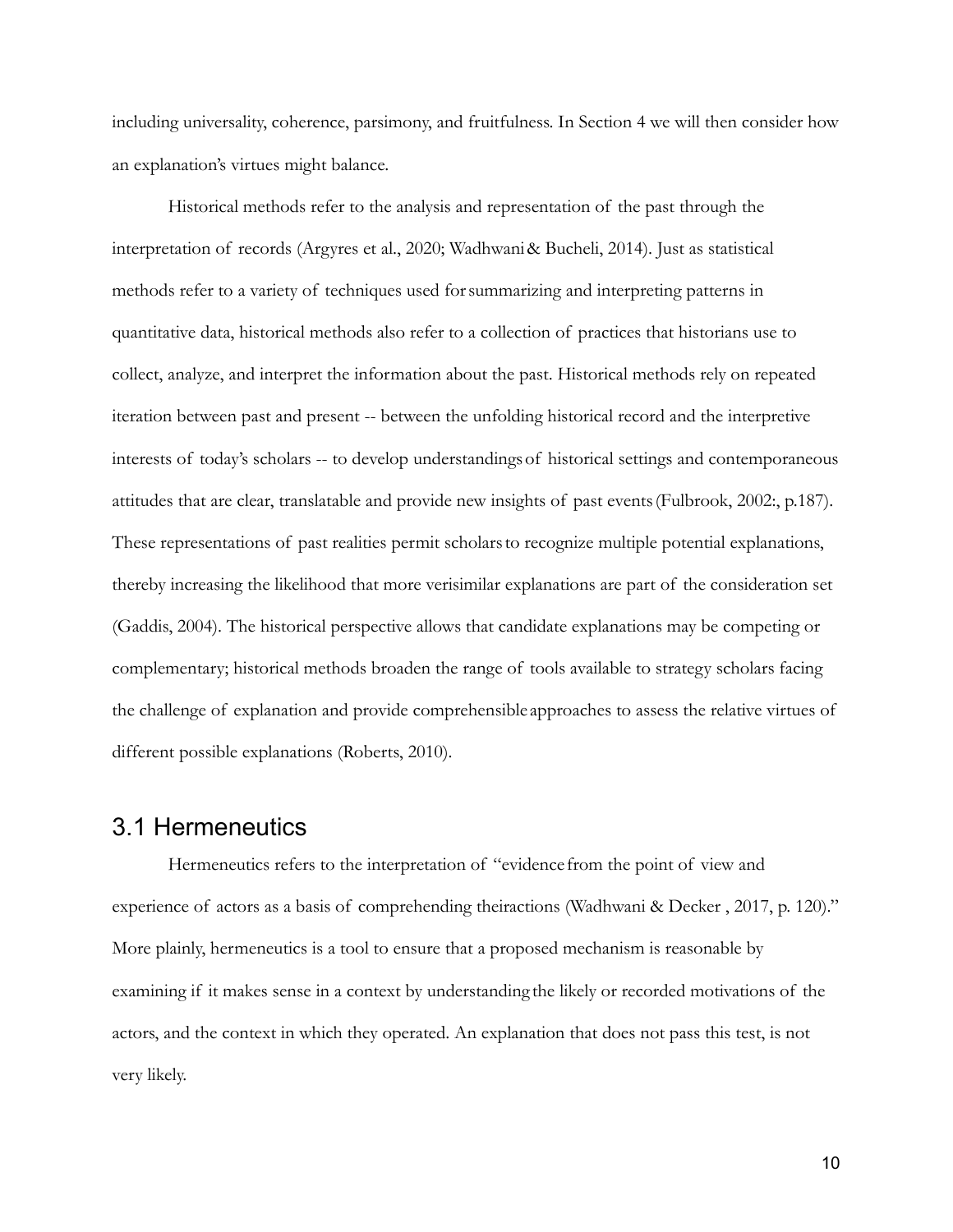Often, retrospective sense-making by researchers is colored by theories that cohere with commonly accepted theories of human behavior or motivations(Kirsch, Moeen, & Wadhwani, 2014). However, a pitfall of strong imposition oftheory is that specifics of a time and place may render prior theories out of place and / or anachronistic.That is, explanations from one setting should not be imposed on another without consideration for how differently people thought, acted and organized in each setting (Lipartito, 2014). To overcome this challenge, historical methods use records to understand "the actor's preferences, their perceptions, their evaluation of alternatives, the information they possess, the expectations they form, the strategies they adopt, and the constraints that limit their actions (Bates et al., 1998, p. 11)."

In this sense, hermeneutic interpretation is the reconstruction of the decision-making process that allows the researcher to understand how actors thought about their own place and time (Gaddis, 2004; Wadhwani, 2016). This ensures that explanations are rooted in the actors' reality, rather than the researcher's. Explanations that take this into account are more *consilient* in that they are consistent with the thinking and setting of the actors making the studied decisions. Thus, they are also more *likely*. Hermeneutic interpretation compels the researcher to account for the perspective of the actors at the time rather thancodifying abstract regularities of our own present time that are independent of intentions or circumstances.In this respect, explanations that rely on historical methods take the perspective of the actors seriously.

## 3.2 Narratives

Historical methods, of course, not only compel the consideration of the perspective of the actor in their context, but also the creation of a sufficiently accurate picture of this context to understand how multiple events interacted and thereby come up with an explanation of outcomes. That is, a narrative, or "an account of the linkages among [discrete] events as a process leading to the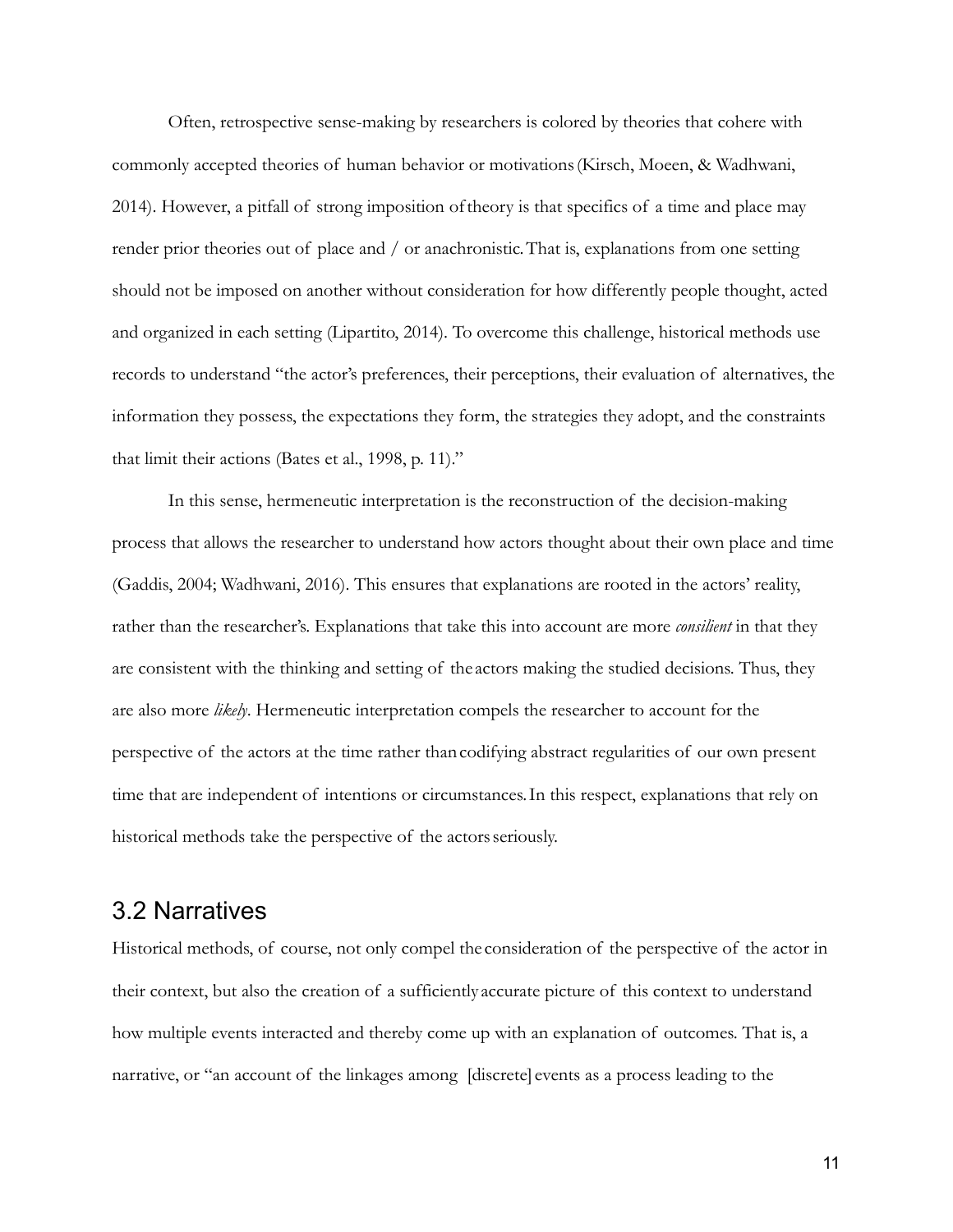outcome one seeks to explain (Roth, 1988, p. 1)". In the historian's view, the narrative *is* the explanation.

This is akin to contextualization. Contextualization, as it is often used in the strategy literature, refers to providing background or chronology: "[T]he empirical context becomes intertwined with the process by which grounds are linked to claims, and the author makes appeals to the context in justifying theoretical conclusions (Ketokivi & Mantere, 2010, p. 324)." Contextualization can identify plausible counterfactuals, why they did not materialize, their antecedents, and their unseen consequences that can be contrasted with hypothesized claims to validate causal arguments (Durand & Vaara, 2009; Kipping & Lamberg, 2017, MacLean, Harvey, & Clegg, 2016). It ensures that the researcher's assumptions about the period in which the researcher is situated do not bias her interpretations about the period under study (Wadhwani and Hansen, 2014).

Historians view contextualization more broadly. For the historian, contextualization is established through periodization and narrative reconstruction (Rowlinson et al., 2014). Periodization refers to the organization of events and actions into coherent time periods. Structural changes in the environment, strategic inflection points, periods of crisis, etc. may determine the appropriate time horizons. Periodization has critical implications for the analysis of outcomes because different types of periodization may offerdifferent causal explanations to the researcher. For example, organization of events into short periods(0-10 years) permits the researcher to assign agency to actors, into longer periods (10-100 years) permits formal institutional considerations, and into even longer periods (100-1000 years) permits considerations of informal institutions, customs, traditions, and norms (Williamson, 2000). However, such periodization must be contextualized carefully. It may be reasonable to assume a fixed effect over ten years for an automobile firm in the relatively stable 1960s though not in the 1900s, when the entire industry was experiencing rapid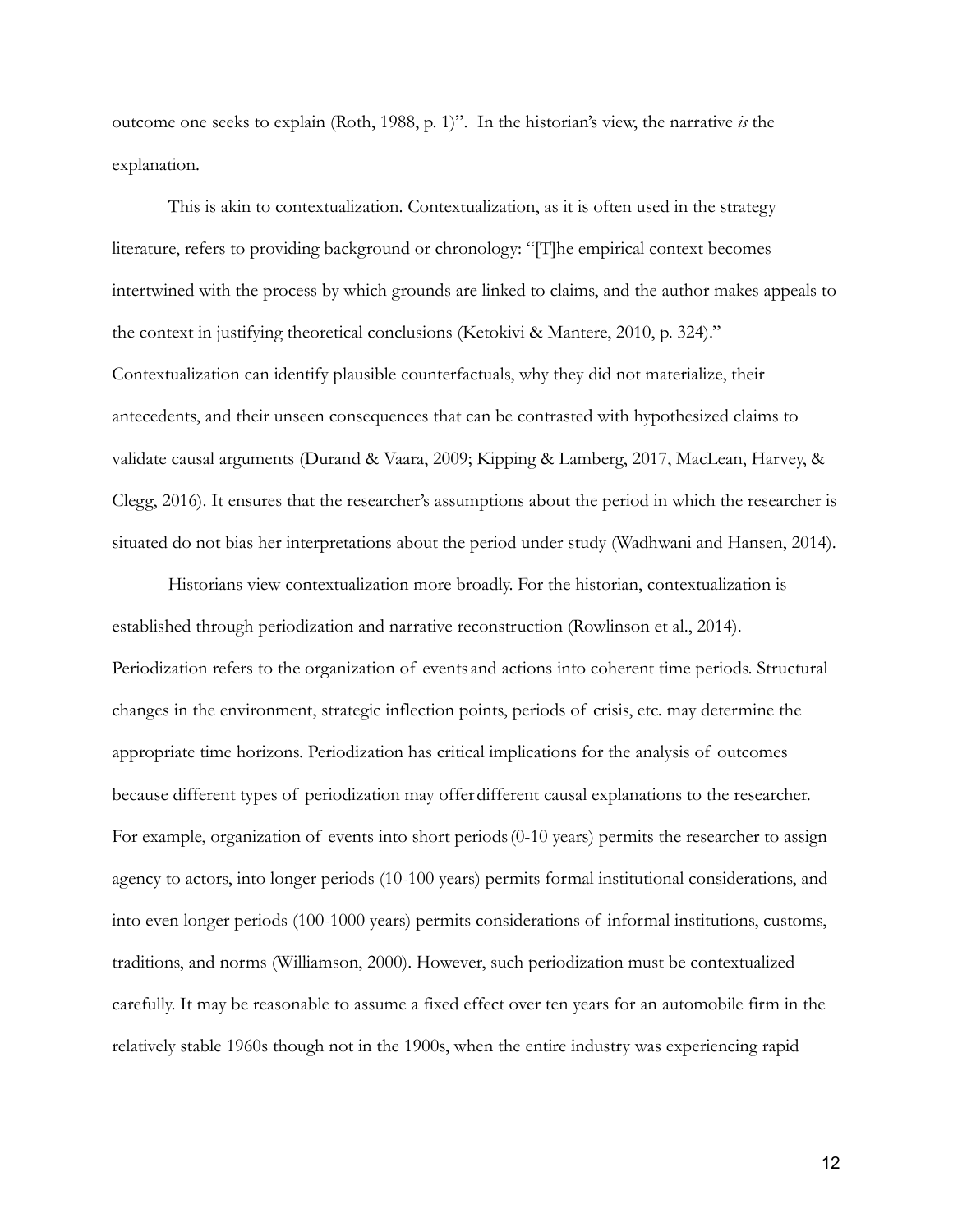change. Thus, the historian not only uses contextualization to construct a consilient explanation, but also broadens this exercise to shed light on an explanation's generalizability.

The details of a context together with the hermeneutic analysis of the actors' perspectives are brought together in narratives. Narratives organize evidence in a sequence that assigns causes and consequences. They have a clear and meaningful beginning and end, a central subject, and a plot in which people and events are endowed with meaning and roles (White, 1973). Thus, narratives are internally consistent, transparent accounts that describe changes or dilemmas of choice over time (Zald, 1996).

The researcher's role in the construction of an historicalnarrative involves the *selection* of a set of events from an infinite series of events thatcan occur within a finite period, *emphasis* on the status of each event to organize them into a hierarchyof significance, and*emplotment* to convey information and meaning in a manner that supports the author's conclusion (White, 1978; 1980). Narratives offer scholars an opportunity to build contextual details, the sequence of processes, and causal complexity into an explanation (Mahoney, 1999; Mahoney et al., 2009). It is a particularly compelling tool to order reality when explanations need to account for temporal sequencing and path dependence (Dray, 1971; Salmon, 1984).

Simply creating a chronicle by putting events beside each other in temporal order without the assignment of a causal relation would not be considereda narrative until this ordering incorporated a hermeneutic consideration of how these events were perceived and acted upon (Pentland, 1999). Narratives project structure onto the facts of the plot, and it is this impositionof structure upon the events that endows the events with meaning in the sense that the researcher conveys if an event mattered, to whom, and why (White, 1984). Narratives and historical records complement each other because, while narratives are constrained by historical records, those same records are given meaning by the narratives (Hansen, 2013).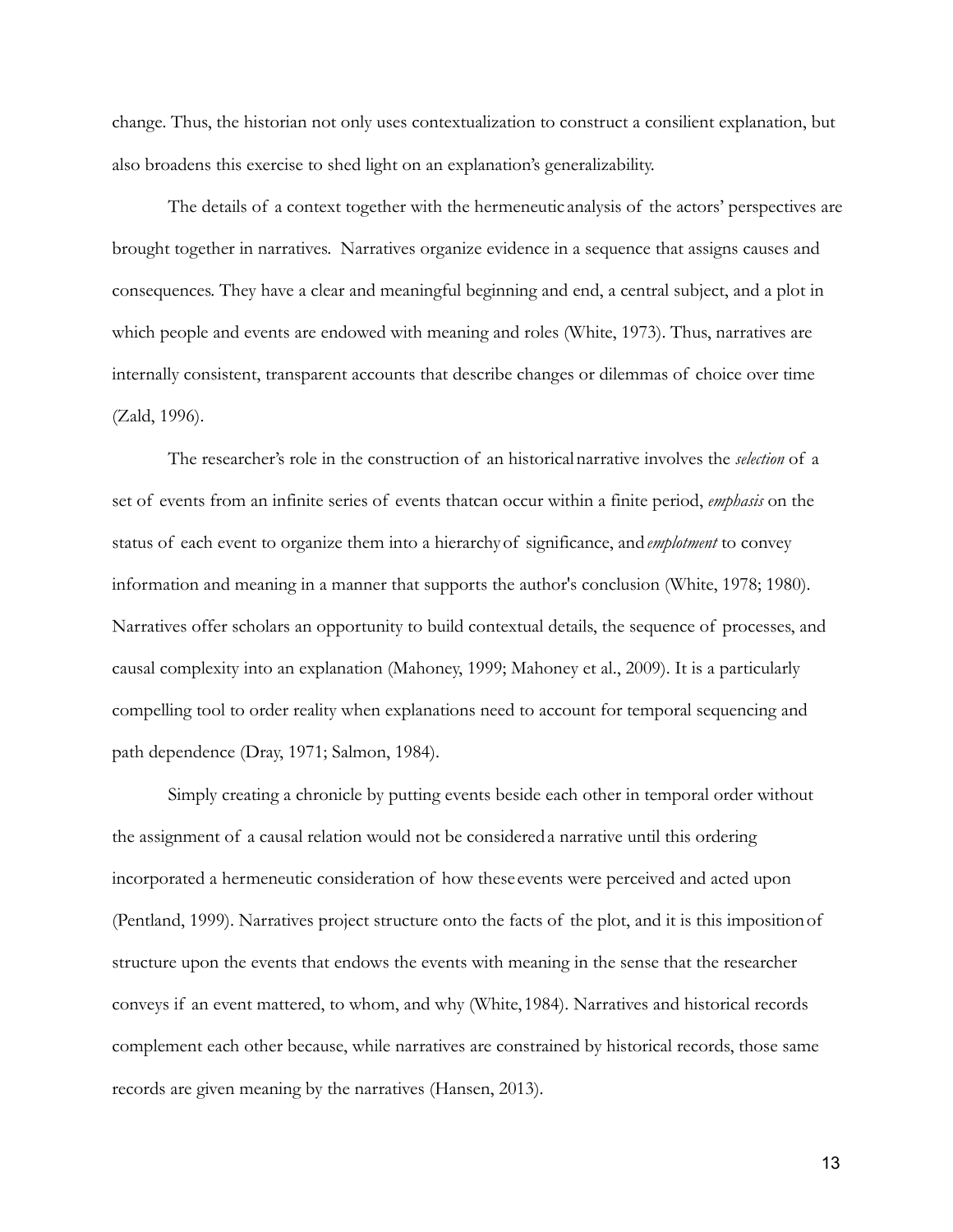Narratives can have the appearance of overly deterministic, less parsimonious explanations (e.g., "if not for Ford, we would not have mass producedautomobiles"). Just as statistics summarize data, the historian's narrative provides a central plot line to explain an outcome. Not every story can be told, and hence the historian will necessarily sanction some voices and silence others (Cronon, 1992). Narrative construction offers the researcher great freedom "for selectivity, simultaneity, and the shifting of scale: they can select from the cacophonyof events what they think is really important; they can be in several times and places at once; and they can zoom in and out between macroscopic and microscopic levels of analysis (Gaddis, 2004, p. 22)." This freedom can be put to good use. Historical methods give the researcher the capacity to shift across different levels of analysis, such as individual, firm, group, industry, and institutions, to facilitate the generation of multiple plausible explanations. At the same time, a researcher's evolving understanding forces them to move back and forth between the interpretation of the uncovered evidence and modification of their explanation. This exposes the researcher to theoretical implications of explanations proposed by contemporary observers and prior scholars. New explanations may emerge as prior explanations are reconciled with newly uncovered observations of the setting, of the setting's larger context, and /or newly understood theoretical ideas of human behavior.

That the passage of time might reveal new secretsshould not be surprising. Historical methods exploit contemporaneous records of past events and researchers can plumb broad aspects of experience that are not accessible through direct, ethnographic observation. Historical methods "lifts us above the familiar to let us experience vicariously what we can't experience directly: a wider view (Gaddis, 2004, p. 5)." Hindsight enables a more expansive view and permits a researcher to see mechanisms that may only be visible retrospectively. Thus, often, historical methods reconsider prior explanations that were made by contemporary actors or observers. Historical analysis is itself insurance that the search for mechanisms is not prematurely closed, patterns are not overdetermined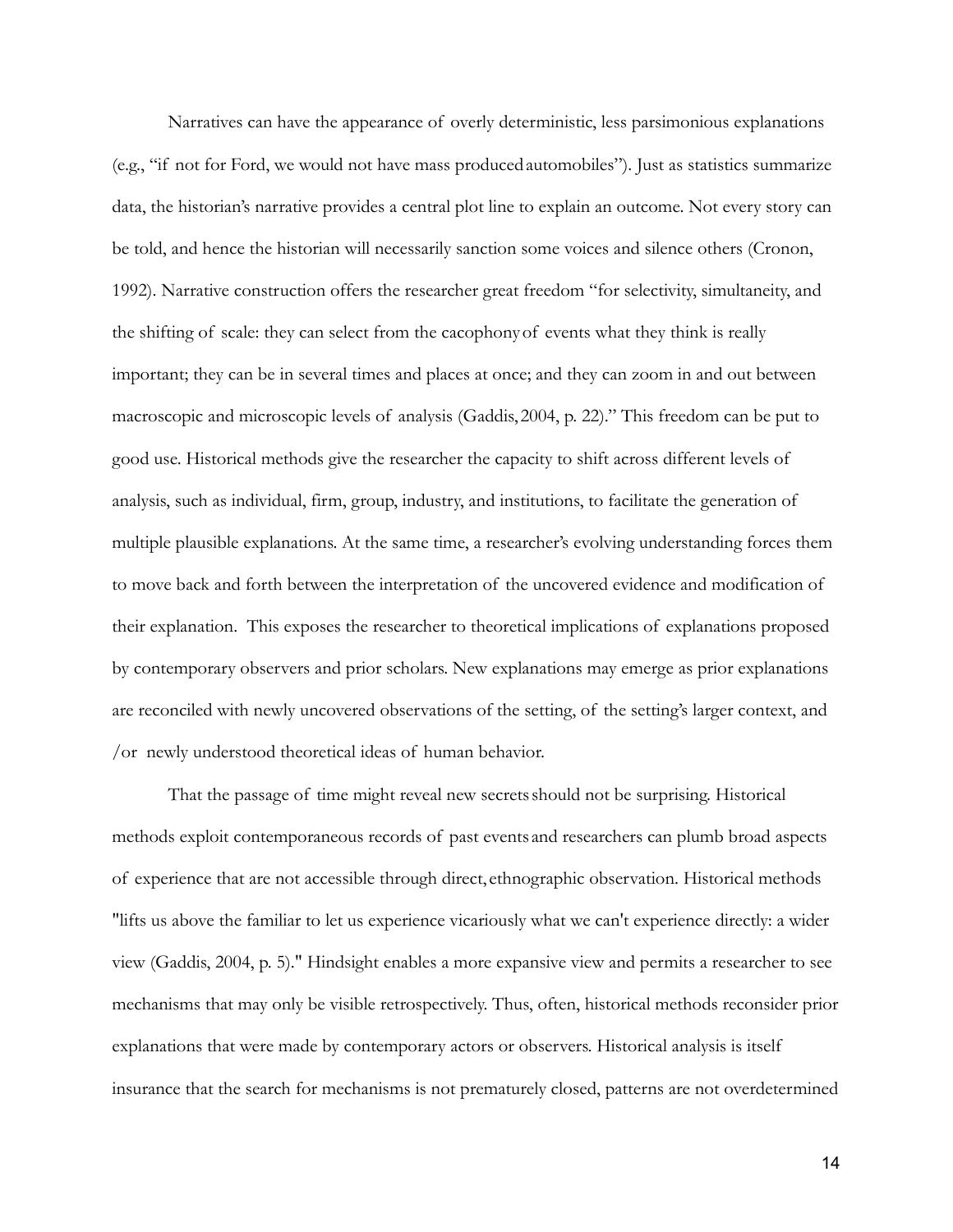to ensure artificial coherence, there is no overemphasis on outliers, and infatuation with a particular methodology does not alone drive the explanations considered.

Moreover, a consilient explanation will be situated in the broader historical narrative. Historical records' expanded horizon reveals aspects that are only perceivable over the long run, such as the differences in structures and behavior between organizations in different cultures, it confronts repetitive phenomena that spuriously claim novelty, it identifies decisions and possible choice opportunities that lead to current structures, and evaluates whether theories developed from short-run changes are consilient with historical developments and if not, can lead to new explanations (Jones & Khanna, 2006; Kieser, 1994).

Some questions are only addressable with a longer lens. For example, the formation of institutions and their role in shaping cognition and action requires a long enough window to allow slowly evolving institutions to emerge and change (Baumol, 1990; Suddaby, Foster, & Mills, 2013; Wadhwani, 2011). It may take time to understand how actions shape context (Jones & Wale, 1998; Welter, 2011). Longer perspectives may illuminate the formation, culture, and communication within teams (Aldrich & Fiol, 1994; Lounsbury & Glynn, 2001; Ruef, Aldrich, & Carter, 2004). Finally, the analyses of path dependence and imprinting requiressufficiently long perspectives to evaluate the path upon which the outcome depends and the organizations that both imprint and are imprinted (Godfrey et al., 2016; Kipping & Lamberg, 2017).

The long lens can shed light on whether particular contingencies were important. Historical methods require additional interrogation of contingencies, <sup>8</sup> which are particularly attractive to

<sup>&</sup>lt;sup>8</sup> What historians refer to as "contingencies" (Gaddis, 2004, p. 30-31), strategy scholars generally label them "shocks" or "exogenous events." Contingencies identify critical junctures where certain choices or events lead to long trajectories of change; contingencies "don't fall within the realm of repeated and therefore familiar experience … [and include] situations where an imperceptible shift at the beginning of a process can produce enormous change at the end of it (Gaddis, 2004, p. 29)." Historians define contingencies based on observed outcomes, which is potentially problematic if the counter-factual cases are not also explicitly evaluated. Contingencies include breakthrough technological shocks that improve economic outcomes, such as railroad, internet, or agricultural discoveries, and traumatic shocks that result in negative and, often, long-term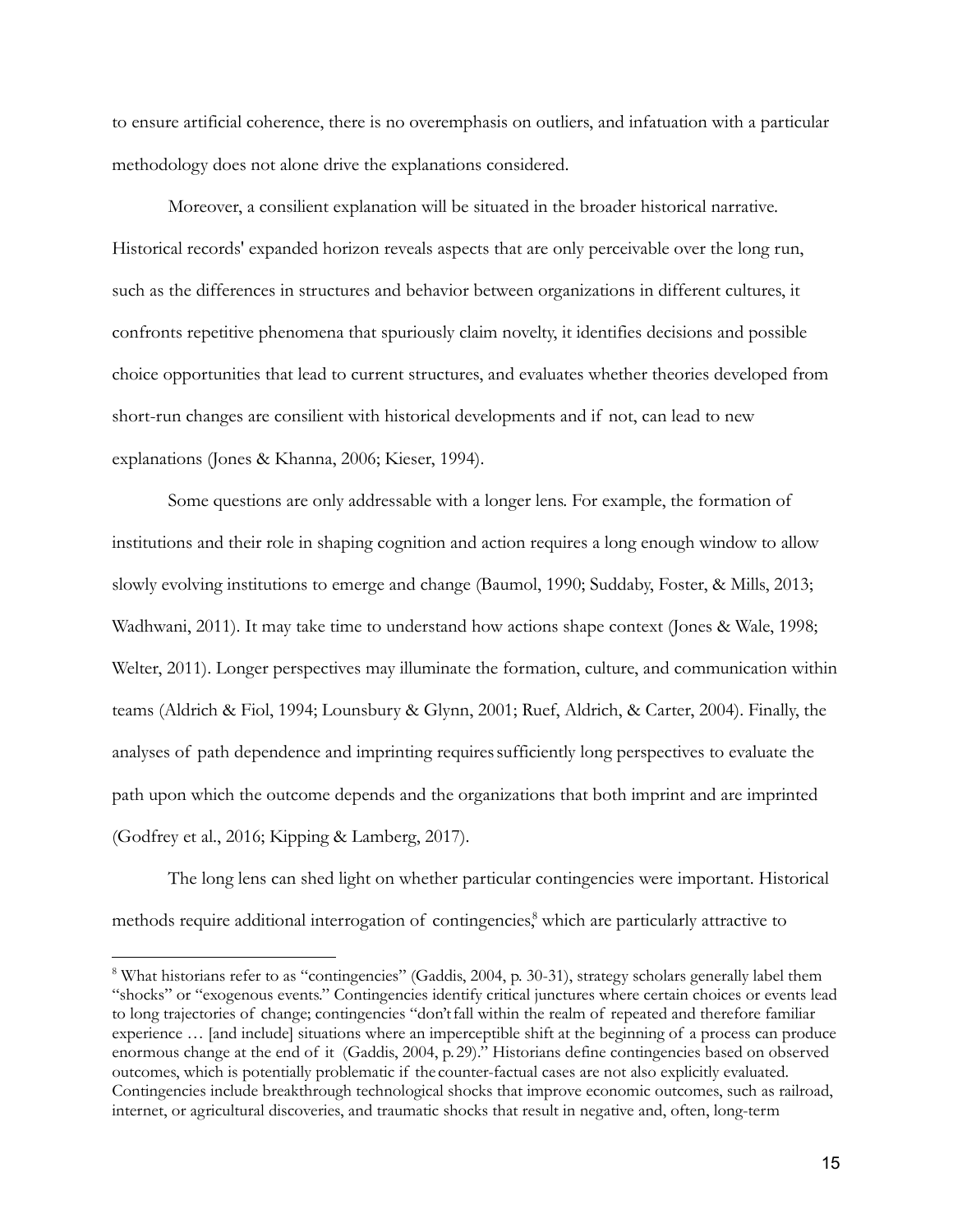strategy scholars as they are, when exogenous, useful in forming causal arguments because they provide natural experiments with exogenous variations that persist over time. Contingencies also allow researchers to articulate critical turning points and counterfactuals. And generally, because contingencies are somewhat discrete events, they are attractive to study because they lead to parsimonious explanations.

Historical methods also reveal continuities, patterns that extend beyond the time frame of a given study or dataset. Strategy scholars are often concerned about left-censoring, where a study or sample misses early instances of related events, butright-censoring may represent a more pervasive challenge. It is often difficult to know when a temporally-situated process has run to completion. Historical methods acknowledge that consilience is a moving target subject to events that may not yet have happened and to understandings that have not yet been formulated. To wit, the history of Enron has already been rewritten more than once (Bradley, 2018; Fox, 2004; McLean & Elkind, 2003; Benke, 2018).

### 3.3 Further bends in the road to consilience

Historical methods enhance the consilience of explanationsby identifying additional facts that hypotheses must explain and by offering scholars the ability to test an explanation across changes that are most likely to be salient in the domain of interest. More consilient explanations are generally more likely, but are also often less parsimonious. 9

Historical methods shed light on a variety of factorsthat may or may not be relevant to a proposed explanation. Rather than ignoring outliers, neglecting unexplained facts, or viewing time merely as a clock variable, historical methods use these elements to enable comparative evaluation.

disruption, such as the Great Depression or the African slave trade (Klüppel et al., 2018), and, we note, they also include smaller events that may affect particular firms, such as the death of a company leader.

<sup>9</sup> One might presume that greater consilience always implies greater likelihood. But this is not the case. Some religions propose consilient explanations for human outcomes, as outcomes can be explained by supernatural powers. However, these explanations are, perhaps, not the most likely.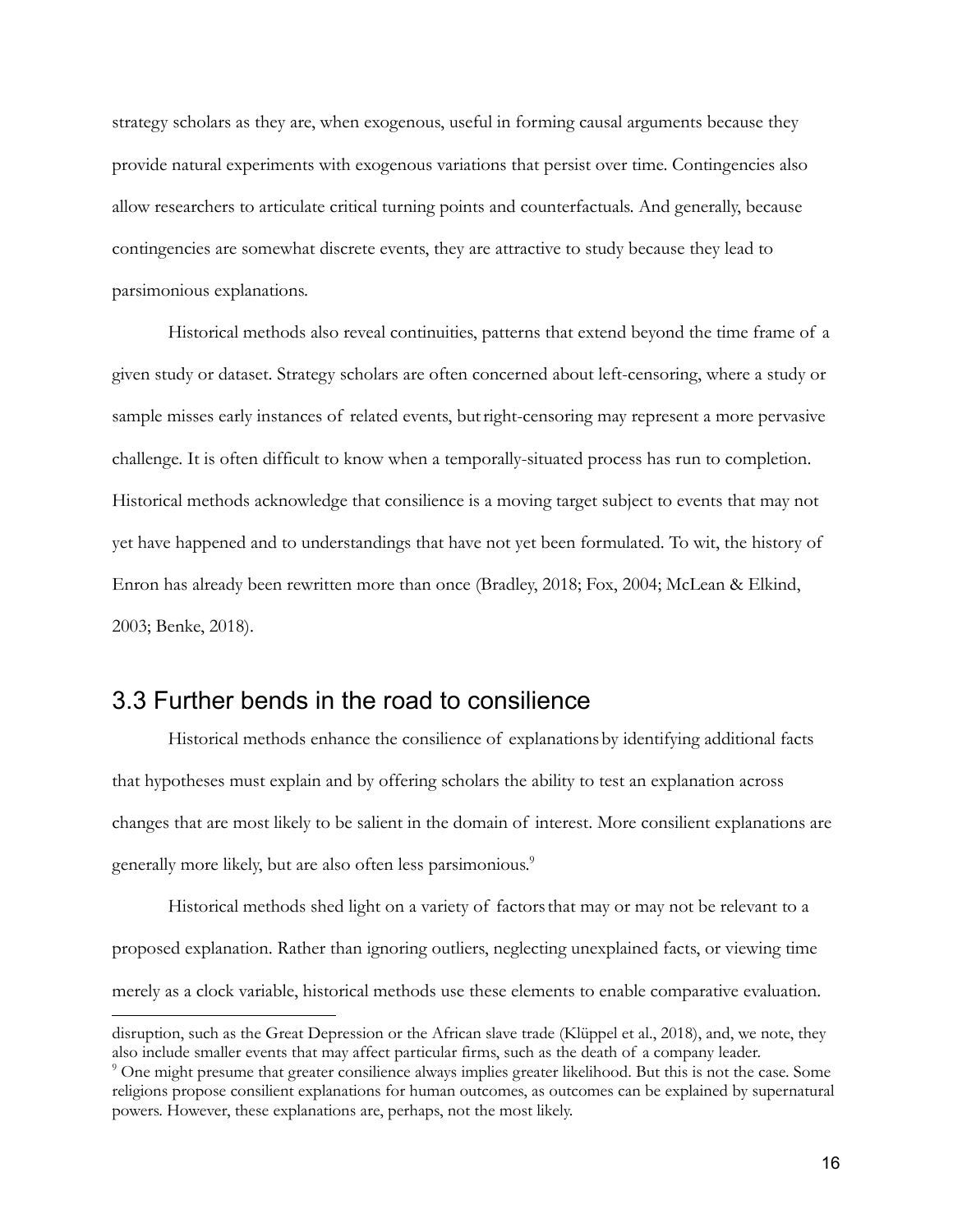Historical methods, due to their ability to scale across different time periods and levels of analysis, reveal evidence that may be relevant to a hypothesis. It scales between microscopic and macroscopic levels of explanations that simultaneously accountfor different actors, events, and contextual factors within the same period under consideration (Gaddis, 2004). It allows the researcher to ask what else should be true for a given hypothesis to be the best explanation. The researcher can evaluate such deductive implications of the theory under considerationusing historical methods because in-depth contextual knowledge permits tracing of the actual consequences of the theory in past realities. That is, the historical methods "serve as a lens through which the apparently independent and disconnected elements of existence are seen as related parts of a whole (Polkinghorne, 1988, p. 36)." We now consider dimensions of this claim in greaterdetail.

#### 3.3.1 The iterative nature of narrative construction

Historical records are collections of a wide rangeof ascertained facts. Given that a complete representation of historical experience is not attainable,historical accounts aim to summarize such collections to form a fair rather than a complete representation of the past. Better representations strive to "include all prominent features of the subject,omit no features whose omission would imply something false about the subject; and represent the subject with a fairly uniform degree of detail (McCullagh, 1987, p. 35)."10

Understanding a context compels the historian to engage at the individual, firm, industry, institutional, etc. levels to reconcile offered explanations with a broad variety of facts. More consilient explanations reconcile and explain more relevant facts and provide a means to triangulate if results and suggested causal mechanisms are consistentwith rich, non-statistical evidence.

<sup>&</sup>lt;sup>10</sup> Limitations of articles, as opposed to books, make this constraint even more binding as it is not possible to represent all aspects of a period or phenomenon withina few pages. Hence historical methods in strategy place a premium on researcher judgement in selecting and interpreting the records to determine the significance of each fact and selecting the ones relevant for the explanation.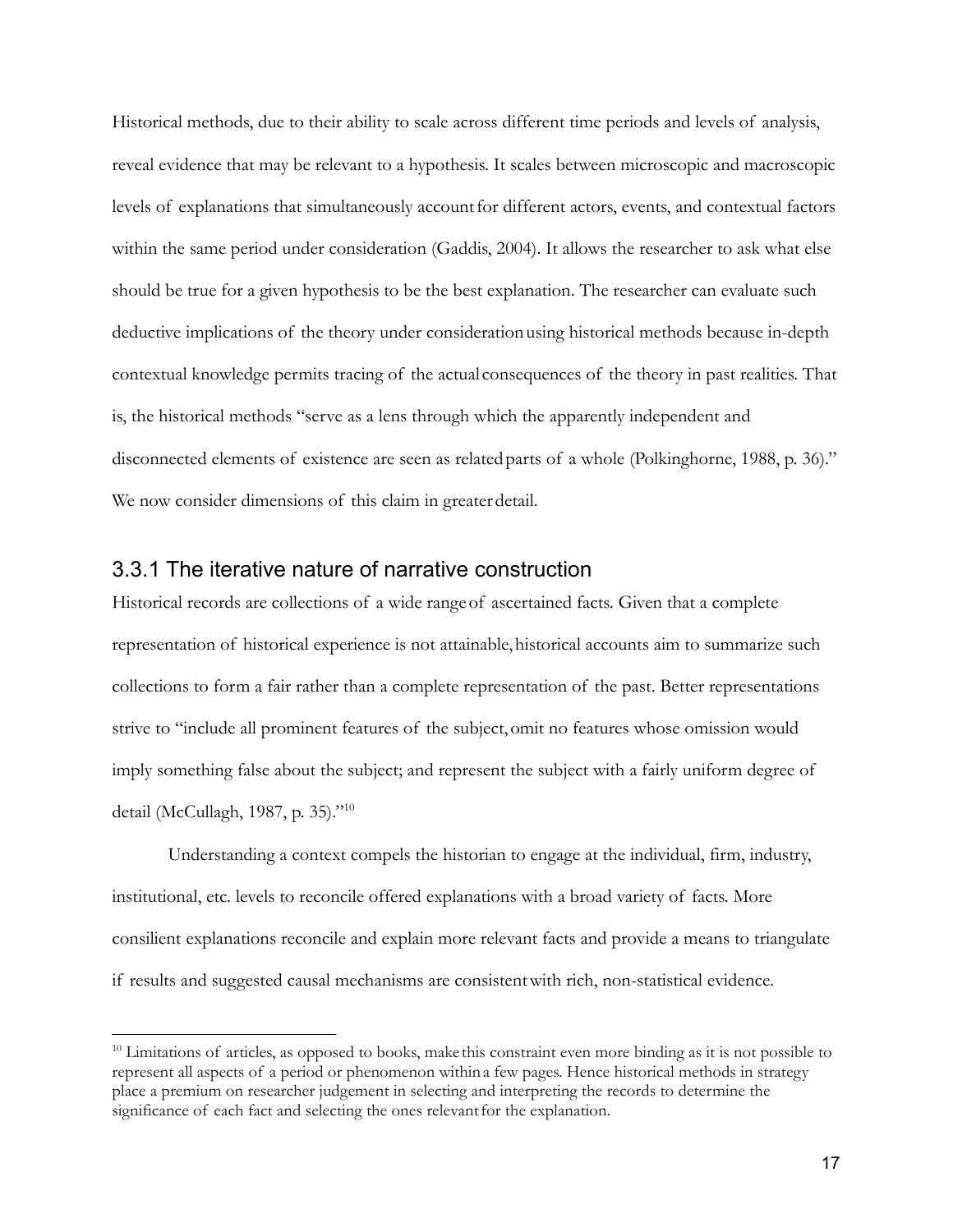Historical methods identify additional facts that each hypothesis must explain and ties them together through the development of historical narratives.By considering and comparing different historical narratives, both the researcher and reader can arrive at better judgments as to whether the measured relationships are likely predictive statements of fact, or are random patterns.

In the practice of IBE, when the facts do not alignwith a particular explanation, the researcher must consider whether alternative explanations are required, or if the facts themselves are reliable. For example, the researcher may weave together a different narrative that embodies a competing explanation to better explain the totality of facts. It may be that the non-conforming fact is driven by chance and can therefore be ignored. The richness and depth of historical methods can thereby increase consilience. More formally, the consideration of the historical record can increase confidence that a broad set of plausible explanationshave been considered and can weaken or strengthen our judgments about the verisimilitude of explanations: "Though not proof of causation, [statistical] correlation is a smoking gun; and history can often supply sufficient circumstantial evidence to convict (Morck & Yeung, 2011, p. 42)."

#### 3.3.2 Source criticism

While narrative construction will always retain an element of subjectivity, narrative verisimilitude can be increased if researchers systematically establishthe integrity of the evidence. As noted by Murmann (2012), "[u]nlike physical facts [that] exist independent of the observer, social facts depend fundamentally on the agreement between human beings ( p. 91)." Historians do not treat records generated in the past as objective sources and instead interpret them in the context of their creation and survival (Rowlinson & Hassard, 2014). That is, the perspective of the author or creator of the records needs to be understood because the texts and the authoring process are intertwined (Martin, 1986). How individuals perceive and classify interacts with that which is being classified and changes it (Hacking, 2002, p. 46). Thus, the historian will ask "what were the motivations and biases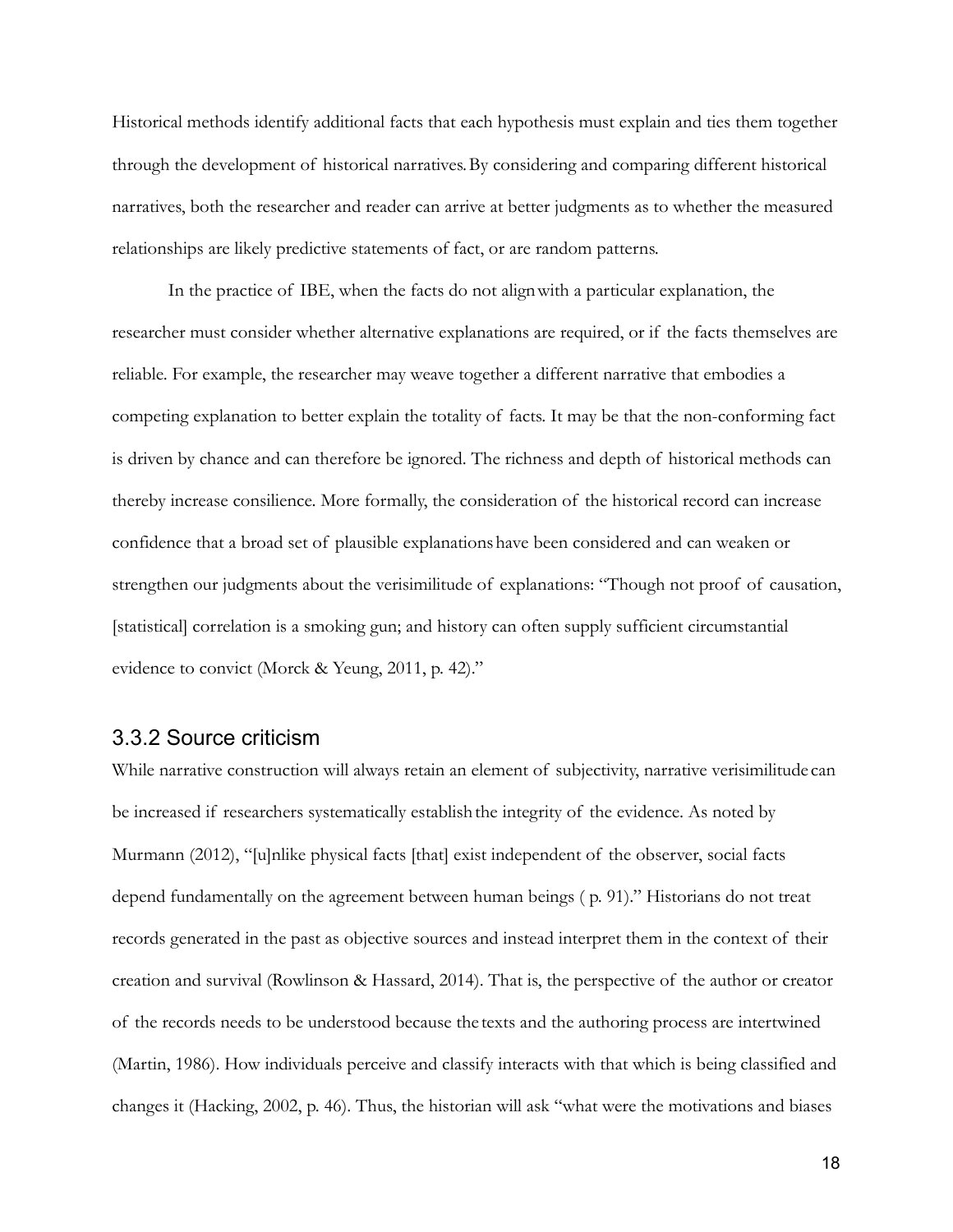of the author of the source?" For example, a document written with a future orientation may be different from an internal memorandum designed to bring light to a problem at hand (Decker, 2013). Understanding this bias will allow the historian to ascertain to what extent the historical records in question inform more about the motivations of their creators and to what extent accounts of facts and events can be taken at face value.<sup>11</sup>

To generate a complete picture, the historian also must consider selection bias in the survival of records and engage in the thought experiment: Whatsources have not survived? What's missing? How might the surviving archives bias my interpretation (Kipping et al., 2014)? Strategy scholars might recognize this as analogous to the "ideal experiment" question. The strategist asks, "What would be the ideal test of my theory?" while the historianasks, "What sources -- existing or lost - would enhance my understanding of the past ?" Though proceeding from different starting points, both approaches privilege the mind of the researcher as she frames the inquiry.

Other objective heuristics are also applied. Verisimilitude will generally increase if the record was generated close in time and space to the events under scrutiny.<sup>12</sup> Documents created for internal communications may be more accurate descriptions of events than those created for external release. Proprietary sources are often deemed less trustworthy than those available to any would-be researcher (Decker, 2013). Similarly, the provenance of statistical data has theoretical implications because archives acquire records based upon firms and individuals as central units of record keeping.

The historian triangulates across different types of sources. However, historical triangulation is about much more than producing similar results. Historical triangulation emphasizes reliance on

 $11$  An exemplar of source criticism is Khaire & Wadhwani (2010). The authors conducted twelve semi-structured interviews that lasted two hours each with specialists from auction houses to provide contextual information on the creation of the writtentexts that the authors used as evidence.

 $12$  The link between the problem of testimony and the problem of induction is very tight in the present context. Written and oral historical sources are forms of human testimony. The veridicality, i.e., the competence and sincerity of these sources, must be evaluated to judge the verisimilitude of the narrative that relies upon the sources. See King, Goldfarb, & Simcoe (2021) for a primer on the philosophy of testimony in the context of management research.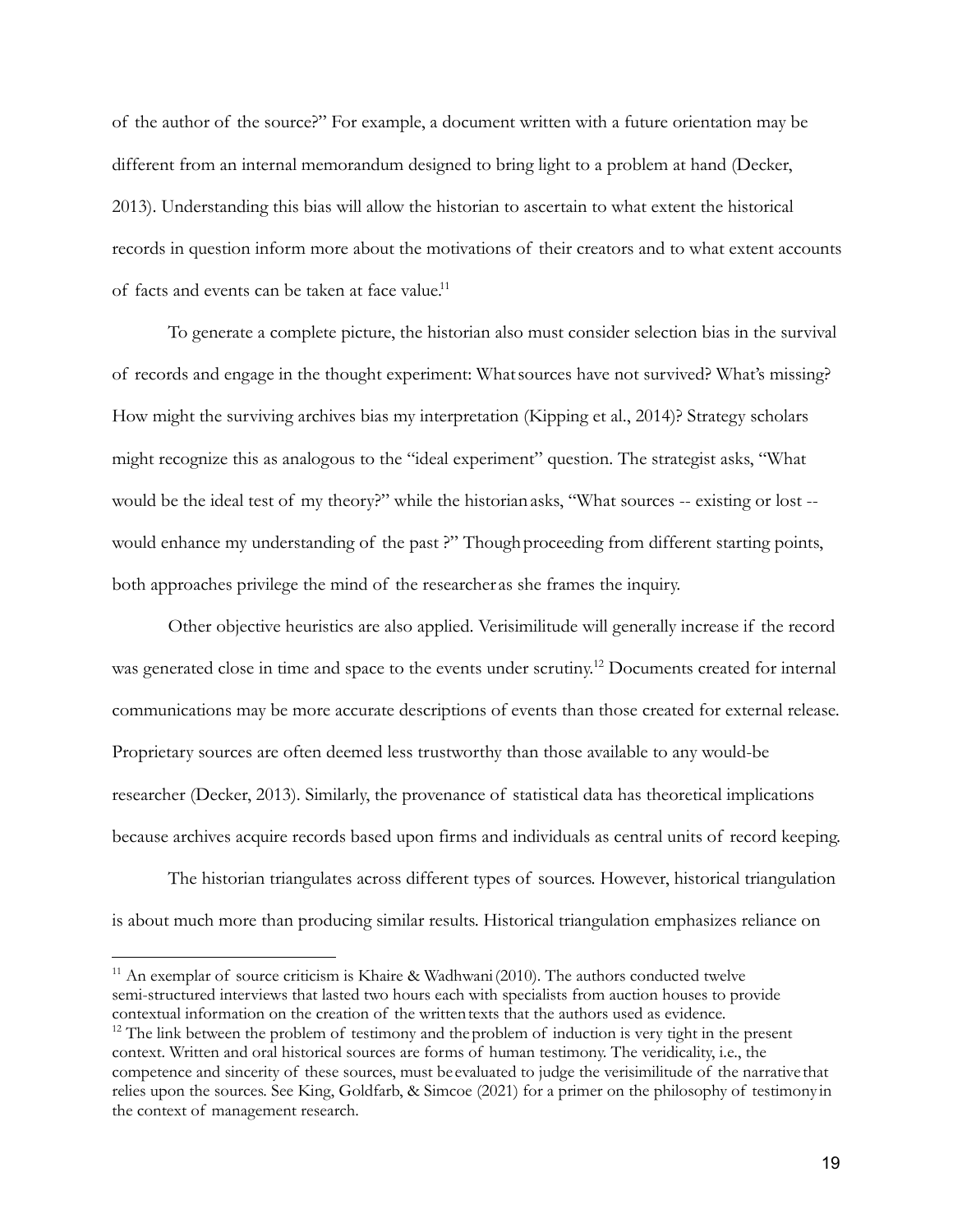different types of documentary sources to reveal different aspects of the phenomenon and then asks the historian to determine whether the sources paint a consistent picture. In the process, the able historian will generate a richer understanding of a setting's complexities (Greene, Caracelli, & Graham, 1989). Because no single source is able to provide a complete account of the facts, historical methods proceed via iterative, multi-source triangulation of independent accounts to converge on an explanation. This process offers the ability to observe different viewpoints across different time periods simultaneously. Triangulation using multiple sources allows the researcher to "place the event in a broader context in a way that a single source may be incapable of … [and] track an event or development over a long[er] period of time than any single source may be capable of (Wadhwani, 2016, p. 137)." Thus, historical triangulation permits the scholar to know more and increases the scope of realities for which an explanationneeds to account, thereby allowing a better determination how to weigh the importance of explaining certain facts.

# 4. Balancing of virtues

The integration of information across settings, perspectives and lens into a meaningful concise, yet transparent exposition is challenging. Whereas historians use historical methods to highlight novel insights about the past, strategy scholars will be interested in using historical methods to create narratives to bring focus to particular questions of interest to strategy. Thus, the expositional narrative constructed by the history-friendly strategy scholar will be more selective, and necessarily omit some aspects of the broader context that arenot critical to the strategist's narrative. What to omit, of course, is a judgment. When constructingnarratives, this judgement is guided by the potential tradeoffs between virtues.

Instead of simply codifying abstract regularitiesthat are independent of intentions or circumstances, historical narratives are thick descriptions that assign significance to action, identify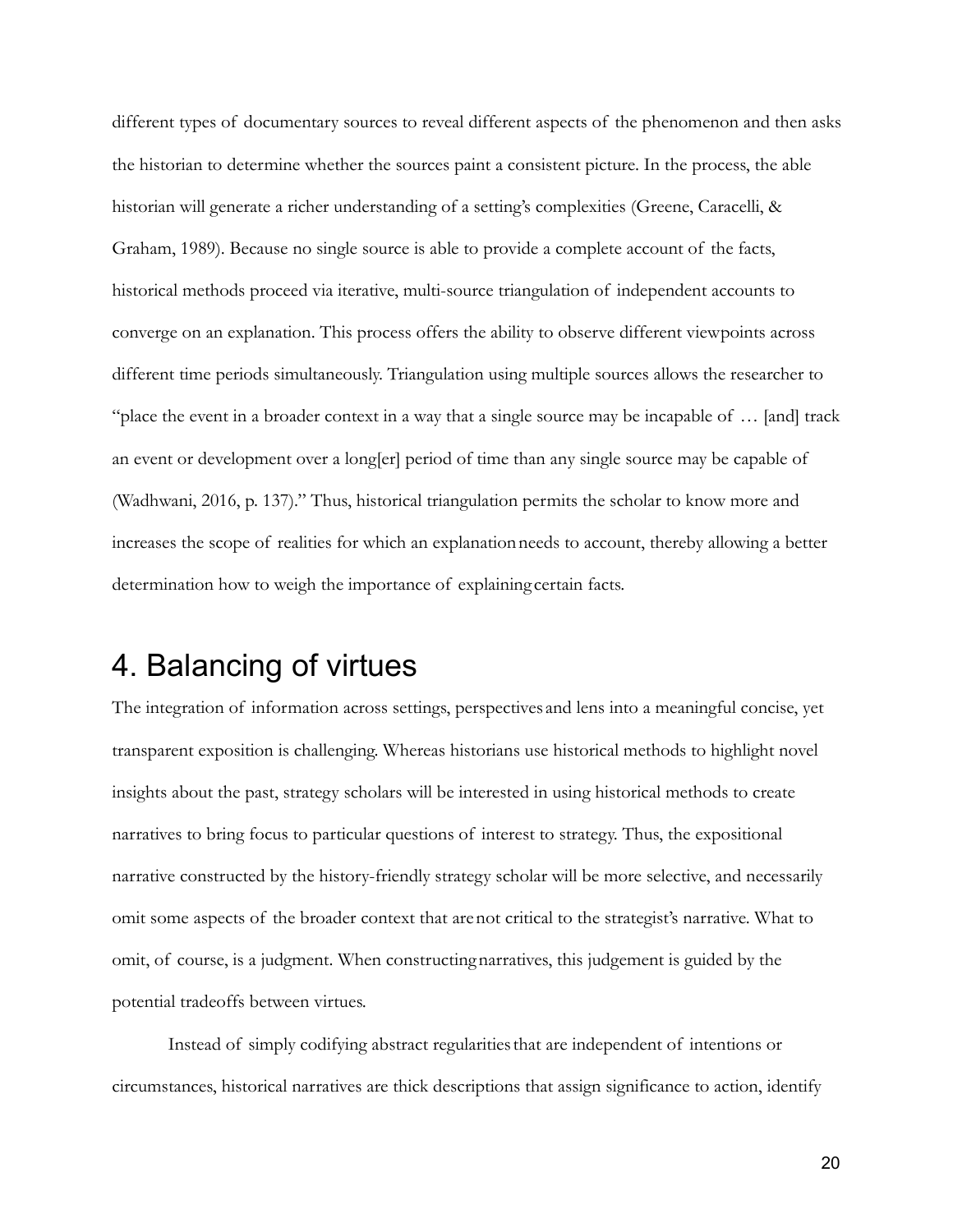contingent assumptions, and judge the degree of transferability of findings across contexts. That is, historical narratives compel the researcher to consider more explanations, and decide which historical facts to explain, and what not to. More elaborate historical narratives will generally reconcile more facts and events, increasing the consilience of an explanation; it will also bring to light potential scope conditions of these explanations.However, explaining more facts will often come at the cost of explanatory parsimony, and adding scope conditions does so by definition.

To the extent that an explanation coheres with prior theoretical thinking, the historical methods make the abstract mechanisms of theories concrete.Indeed, contextualization should highlight salient contingencies. That is, contextualization connects the abstract to a setting, and this reveals not only whether that abstraction is applicable to a circumstances, and which facts are explained and which are not, but also highlights potential scope conditions that may limit the generalizability of the theory (Firestone, 1993; Lewis& Ritchie, 2003; Tracy, 2010; Yin, 2002). As consilient findings accumulate across multiple contexts, these findings get pieced together into a coherent story, and researchers may become more certain as to the generalizability of the theory and the relevant scope conditions.

However, scope conditions limit generalizability and by definition imply less parsimonious explanations. Scope conditions are additional theoretical assumptions that must be satisfied for an explanation to explain. Parsimony is lost. Historical methods reveal the price of preferring a more parsimonious explanation and this price is those elements of the narrative that such an explanation does not explain, or even those elements that it explains incorrectly but might be attributed to a different, countervailing cause.

Similarly, hermeneutic interpretation does not prevent the researcher from developing their own analyses and assigning significance to actions and actors based upon the theoretical coherence that a scholar prefers (Mantere & Ketokivi, 2013; Wadhwani & Bucheli, 2014). But it does require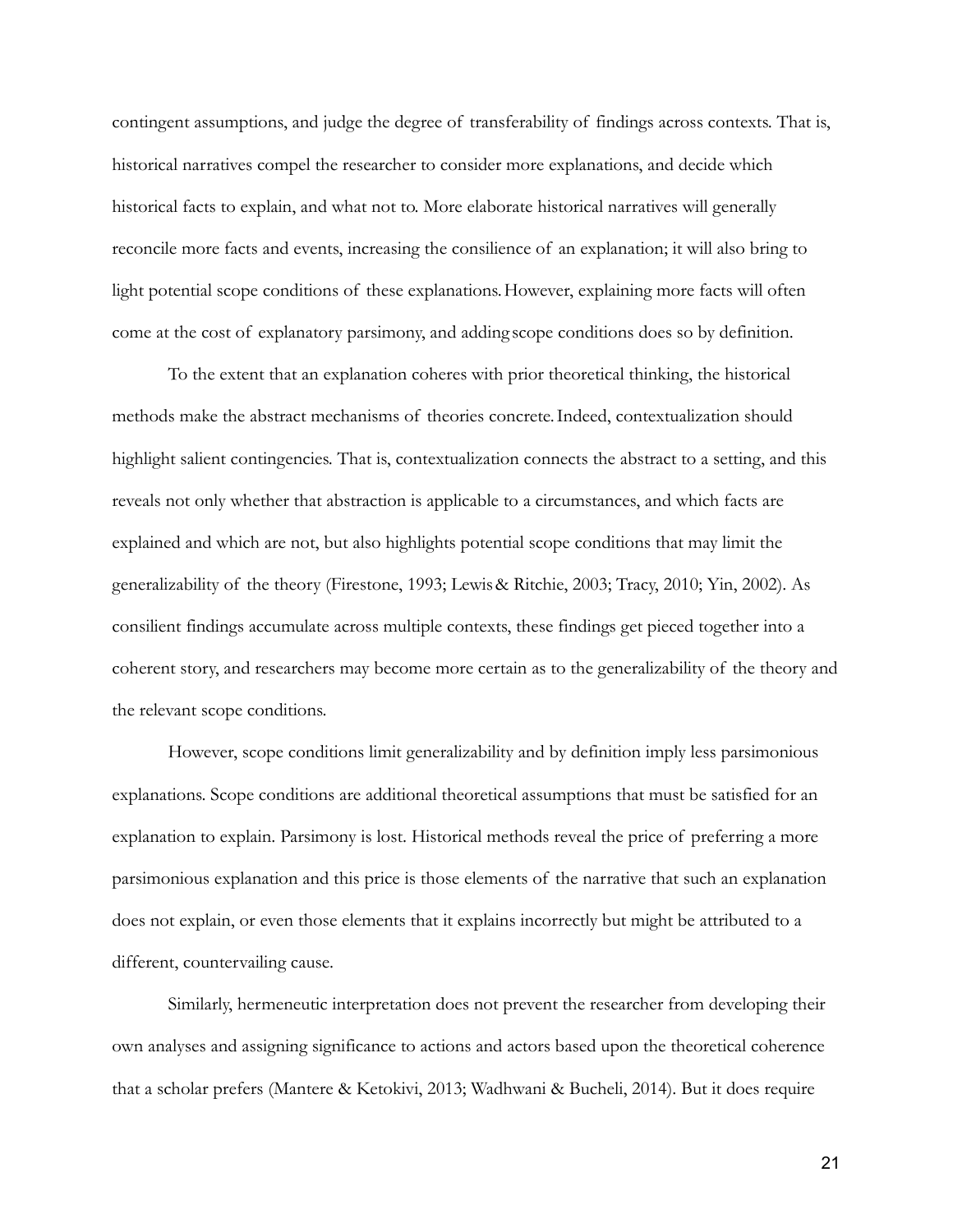that the interpretation of these actions be rooted in the experienced reality of the actors. When done well, the researcher's interpretation will maximize likelihood through increasing consilience given coherence with our contemporary understandings and interests. That is, historical methods constrain the pursuit of the virtue of coherence by requiringthat an interpretation not reduce likelihood or require anachronistic theorizations.<sup>13</sup>

The need for judgment implies that scholars will not always, or even, usually agree as to the preference ordering of explanations. Hence to allowre-consideration of this judgment, the process needs to be transparent for the reader. When using historical methods this transparency is created through careful articulation of sources. This allowsthe reader to exercise their own judgment as to whether the author's imagination of the perspectiveof an actor whom she does not directly observe is reasonable. A questioning and motivated reader could then return to these sources and attempt to reinterpret the data.14 With these judgments, both the researcher and reader can then decide whether proffered interpretations are restricted to the experiences of a few actors in a relatively narrow time frame or whether they can be extrapolated to a broader set of contexts that incorporates the lived experience and perceptions of a wider set of inhabitantsacross longer time periods. Thus, historical narratives offer a systematic method of providing the readers with the information necessary to evaluate the assumptions and choices that the researcher made in building her explanation so that the readers can form their own inferences to the generalizability of the findings.

<sup>&</sup>lt;sup>14</sup> For examples of such debates over historical factsee Liebowitz and Margolis (1990)'s reinterpretation of David's (1985) seminal account of the QWERTY keyboardor the debate between Edwards and Olgilvie (2012) and Avner Greif (1993, 2012) about the whetherthe example of medieval Magrahbi traders are an example of informal enforcement mechanisms that facilitate trade. <sup>13</sup> For example, [[Using status, embeddedness and network theories to explain the actions of Liverpool elites' participation in the slave trade must not require us to make assumptions that are inconsistent with other established understandings of how these individuals lived their lives.]]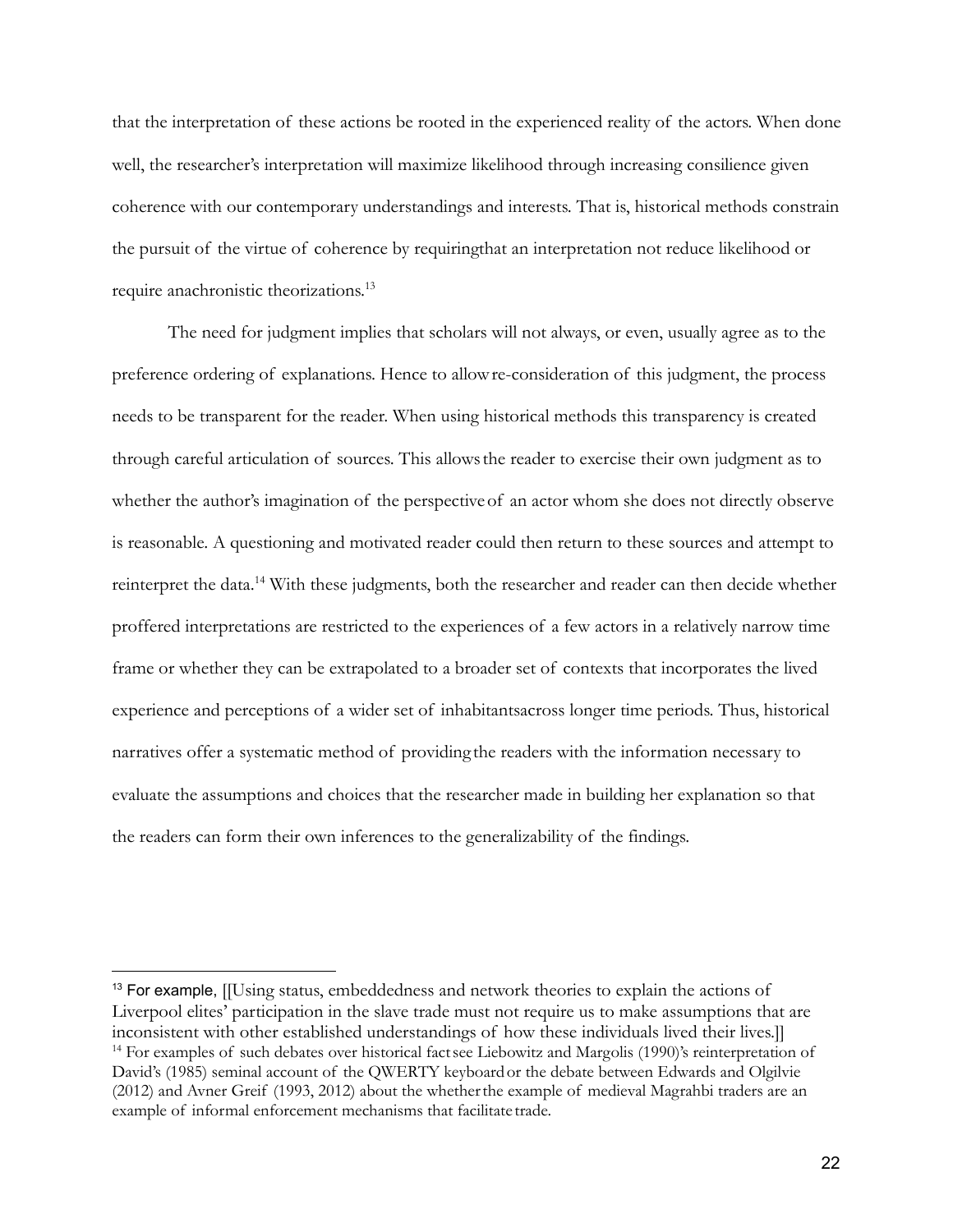# 5. Historical methods and the best explanation

All scholarship seeks truth. In practice, however, strategists -- like historians -- must content ourselves with better or worse explanations. If we take the foregoing discussion of explanatory virtues seriously and acknowledge that different explanations are more or less virtuous but that the virtues themselves are incommensurable, how do we decide upon the best explanation from among a set of possible explanations? One might, for instance, think of a narrative with greater consilience as the most likely. And indeed, in pursuit of truth,the most likely explanation is the one with the most verisimilitude. 15

However, the problem lies in the fact that our information is always incomplete. Statistical evidence of likelihood is not interpretable withoutsituating data in its context. Data generating processes are rarely knowable, let alone known. Historical evidence is not interpretable without the historian to piece a story together. There is always additional, unconsidered information that may require revisiting an explanation. This information may sit outside the data, sample or account, or it may be "within" the data, just not considered due to the constraints of time or attention.<sup>16</sup> For example, historical methods are biased by surviving structures, qualitative studies are biased by the records and personnel that can be accessed, and statistical analysis is biased by the quantifiability of

<sup>&</sup>lt;sup>15</sup> One might ask about the link between verisimilitude, reliability, and validity. Reliability is the agreement between two efforts to measure the same trait through maximally similar methods. Validity is represented in the agreement between two attempts to measure the same trait through maximally different methods (Campbell & Fiske, 1959, p. 83). Thus, both reliability and validity speak to the consistency in which information is processed, not how this information is interpreted and given meaning. In other words, the what, not why. An historical narrative is a linked chain of causality that explains why events unfolded as they did. It is these insights into causality that inform policy makers and are of interest to the strategy scholar, and indeed, most social scientists.

<sup>&</sup>lt;sup>16</sup> Given the presumptive advantage of temporal distance and the disadvantage or risk of remoteness, there is probably a curvilinear relationship between our ability to use history and the time that has elapsed since the events in question. If events are too recent, we lack sources and perspectives with which to generate rich, varied explanations. If events are too far in thepast, evidence may well have been lost to time, prior explanations may seem anachronistic or otherwise unsupportable, and we may overweight our own temporally-situated explanatory devices.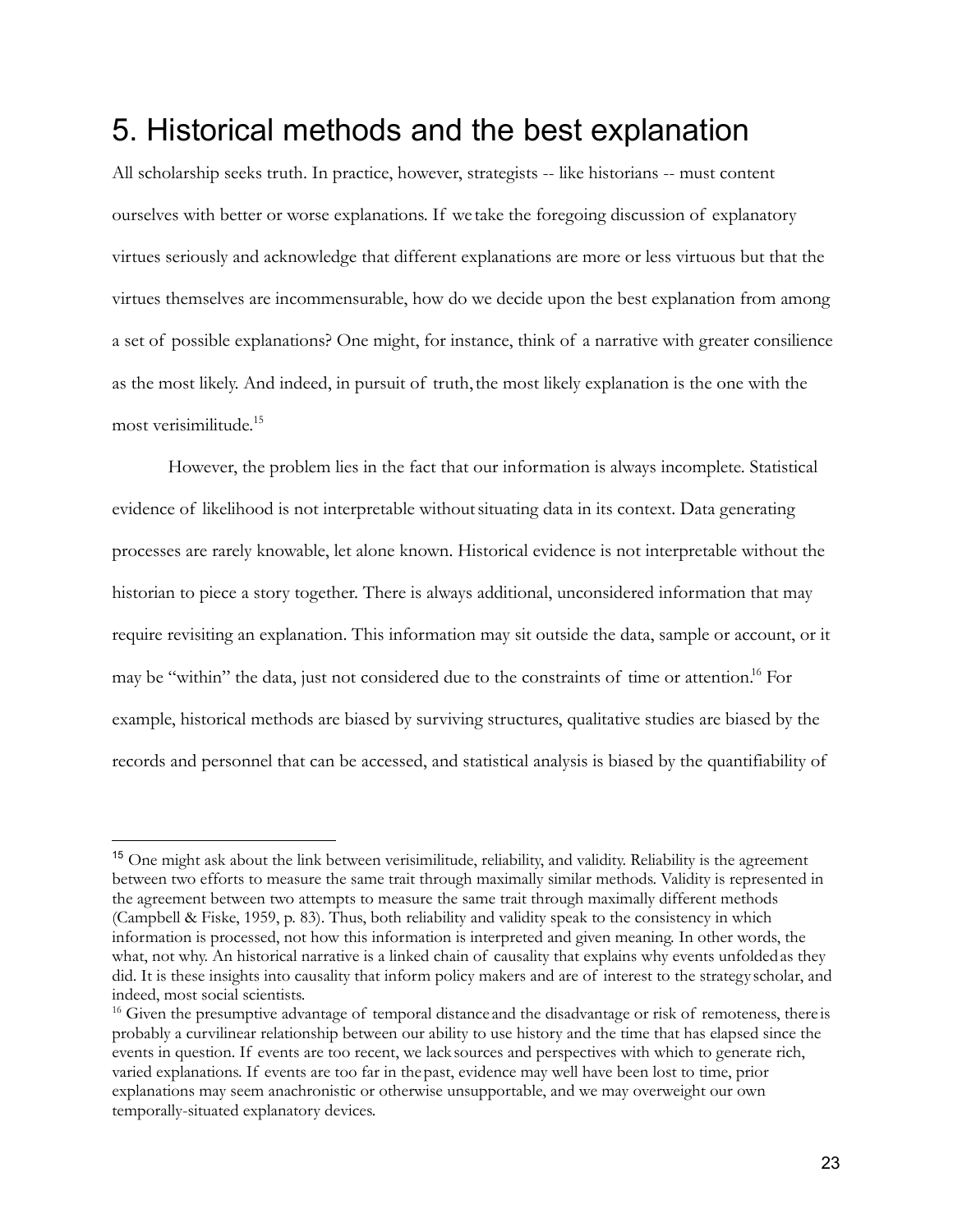constructs. Explanations that appear very likely given one presentation of findings, are subject to question due to the humbling limitations of any one scholar or source.

To characterize this problem, we think of *local likelihood* as the likelihood given the detailed set of evidence explicitly considered and / or presented.In the world of the strategy scholar, this evidence would be the datasets considered and the researcher's exploration of their context, while *general likelihood* is the judgment of verisimilitude that balances local likelihood with prior knowledge including an explanation's coherence with other findings in alternate contexts. <sup>17</sup> In the case of the historian, a judgement of general likelihood balances consilience of a new explanation against coherence with existing historiography and known sources. In the case of the econometrician, local likelihood would refer to the set of frequentist testsbalanced against the coherence of the theoretical frame that gave rise to a hypothesized data generating process. A judgment that listening to certain songs reverses aging will not be judged generally likely, no matter how locally likely it may appear to be based on the p-value that tests such a hypothesis. More broadly, if the most likely explanation as measured by these tests fails to cohere to prior thinking of human behavior, then the most (locally) likely explanation, as measured, will not be judged the most (generally) likely to be true. Of course, these judgments are subjective. The sociologist may prefer coherence to theories of sociology, while the economist may prefer coherence to theories in economics. Thus, the researcher will arrive at a judgement of general likelihood as local likelihoodis balanced against the researcher's prior understandings of human behavior. Their readers' judgmentsmay, and often will, differ. Given the limitations on the completeness of evidence, evaluatingwhether local likelihood maps to general

 $17$  The idea that a locally likely explanation may not be preferred sits at the foundation of abduction and IBE: "Peirce himself (1992, p. 193) says that the `commonest fallacy of retroduction' is `the idea that the [antecedently] most probable hypothesis is the best... In local theorizing, we are interested in finding an explanation of a particular piece of data or evidenceE, while in global theorizing evidence E is only a stepping stone to a more generally applicable theory (Niiniluoto, 1999, p.S443-S445)."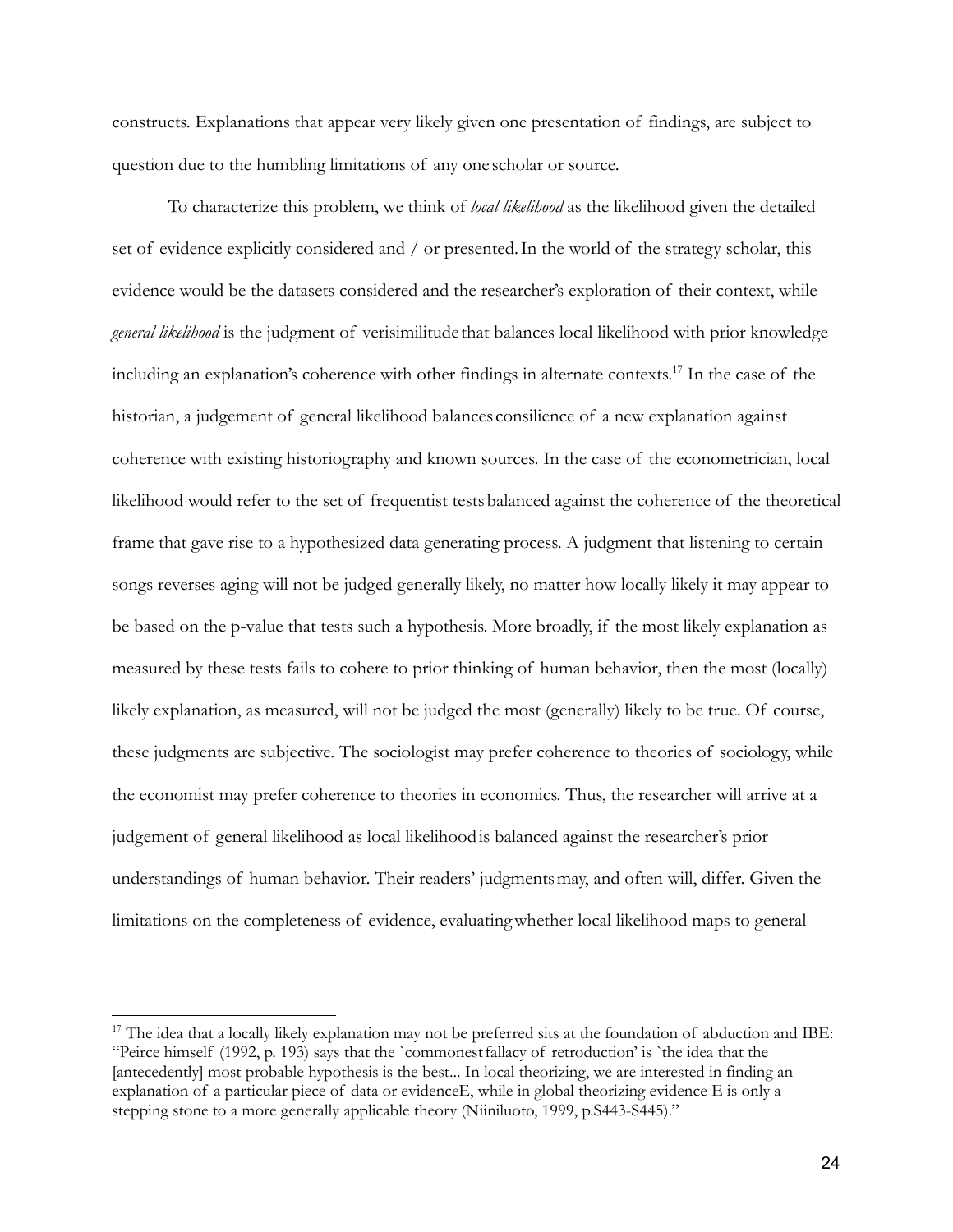likelihood requires balancing local likelihood against other virtues of an explanation, such as the coherence of an explanation to prior knowledge or evidence that is outside the study.<sup>18</sup>

Somewhat surprisingly, the most generally likely explanation is not always preferred. Explanations are often chosen because they are parsimonious and /or they appear to provide fruitful understandings. That is, more parsimonious explanations that have less predictive power may be preferred to less parsimonious, but more consilient explanations. For example, the theory of incentives may have some predictive power in many settings, but more complete theories of human behavior that take into account other motivations such as social status, power dynamics, altruism, trust, all of which are context dependent. To thedegree that some of these factors are more idiosyncratic and context dependent, they may be less fruitful, and hence ignored or not offered by the strategy researcher rewarded by creating general rules of thumb.

Historical methods provide a powerful tool to understand how explanatory virtues are balanced by the researcher and thereby guide scholarly debate as to which explanation is preferable, or, shall we say, better. It does so along several dimensions. In particular, historical methods lay bare the consilience of an explanation. Thus, they provide a tool to evaluate local likelihood outside of common statistics. Moreover, since statistics do not inform causality, historical methods provide a structure to evaluate whether causal linkages are consilient with what happened. In so doing, historical methods increase the likelihood that the researcher will minimize the bad lot problem, which is a failure to include the true explanation in the set of considered alternatives (Dellsen, 2018; van Fraassen, 1989, p. 142; Wray, 2008; 2012).<sup>19</sup> Historical methods illuminate many potential causes

<sup>&</sup>lt;sup>18</sup> Peter Lipton defines this balancing as "likely vs. lovely", where lovely is some combination of explanatory virtues that are "better" (Lipton, 2004). Lipton acknowledges the difficulty in defining lovely, though he argues that IBE aspires to explanations that are both likely and "lovely". In our experience, what is lovely is a matter of judgment and at times, preferences. Hence, we refrain from adopting his language and instead move the focus to making explicit what these judgments are as a way to frame the scholarly debate.

<sup>19</sup> Strategy scholars encounter this problem most frequently as "omitted variable bias," when an unidentified causal factor is acting upon both dependent and independent variables.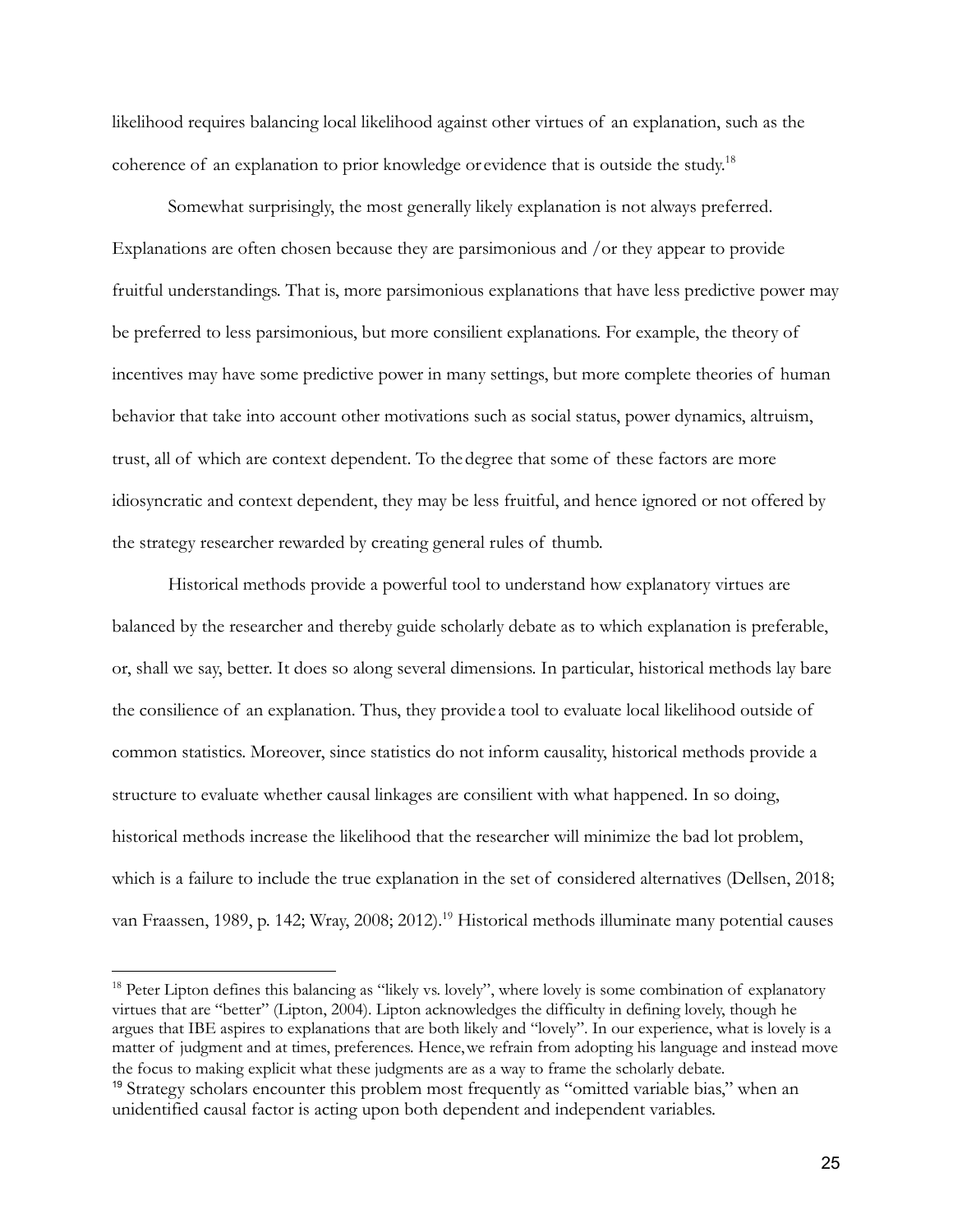of events, simply because either others have offered them in their attempts to explain, or the requirement to weave together a narrative compels the researcher to consider and reconcile a wide variety of facts. More consilient explanations are less likely to miss the explanation most likely to be true. This is not, of course, a guarantee. Even ifwe use historical methods to generate additional possible explanations, we could still end up missing the right one(s).

Historical methods can be consilient but not fruitful. Historians will recognize this as a form of antiquarianism. Knowing more details about a particular context will almost certainly be consilient and increase local likelihood, but if this comes at the price of decreased universality, then its fruitfulness is reduced. Just as historians tip their hat to a fine antiquarian explanation, strategists may appreciate an explanation that incorporates historical methods, but have trouble knowing how to make use of it. For example, the*Standard Catalogue of American Cars* (Kimes and Clark, 1987) is exceptionally consilient, as it provides short accounts of hundreds of automobile manufacturers, as well as consolidated lists of produced automobiles.That is, it is consilient in that it documents many facts and offers short explanations of the successor failure of individual firms. However, it lacks a general narrative. It does not seek to generate a general explanation that ties the individual corporate narratives together. Thus, each entry in the *Standard Catalogue* is locally likely, but provides little general meaning. It is not useful to the strategist without further interpretation, because it lacks parsimony. Thus, both historians and strategists are relatively unmoved by such accounts. Most social scientists, the present authors included (Pillai [et al. 2019\),](https://paperpile.com/c/pDNDGy/VSGj) would prefer a more general, parsimonious account of the events of the early automobileindustry that is by definition less consilient to every event that may be documented in the *Standard Catalogue*. Pillai et al. may be more fruitful in that it purports to isolate general forces that perhaps will provide insights in other settings, though without the *Standard Catalogue* as a building block, it would not have been able to derive its parsimonious and (hopefully) fruitful account.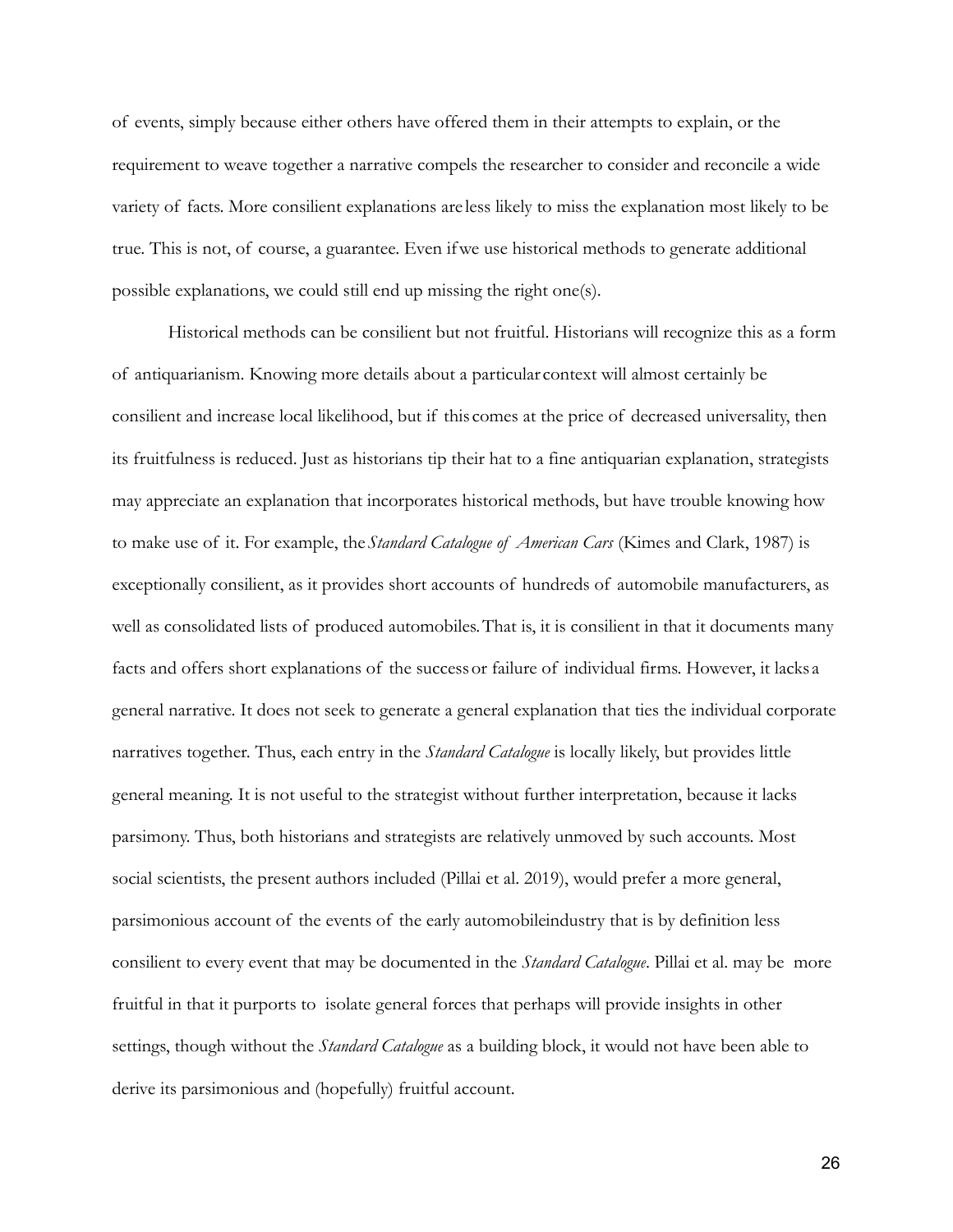The cost of consilience is real, as more fruitful explanations order our thinking across a broad range of phenomena. Historical methods provide a tool to judge if the reduction in consilience is moving us too far from general likelihood; it compels us to confront such tradeoffs head on. For example, Jill Lepore's critique of ClayChristiansen's accounts of success and failure in the disk drive industry reveal the inability of Christiansen'stheory of disruption to explain certain historical facts [\(](https://paperpile.com/c/pDNDGy/d4Mb)Lepore 201[4\).](https://paperpile.com/c/pDNDGy/d4Mb)<sup>20</sup> Indeed, the lack of consilience of the theory of disruption is general [King and Baatartogtokh](https://paperpile.com/c/pDNDGy/oSju) [\(2015\).](https://paperpile.com/c/pDNDGy/oSju/?noauthor=1) Nevertheless, Christiansen's theory has been fruitful as an organizing principle and has often been preferred as an explanation. However, only as we understand its lack of consilience can we use it wisely.Alternatively, Carl Weick (1996) provides a parsimonious and fruitful explanation of a disaster at Mann Gulch. Firefighters, caught off guard by a sudden and severe change in weather conditions, failed to subjugate their identities as firefighters sufficiently quickly and hence did not flee quickly enough. 12 of 15 firefighters lost their lives. However, Weick's explanation is not consilient with Norman MacLean's account, *Young Men and Fire,* which happens to be the source upon which it is based.<sup>21</sup> Nevertheless, we should recognize that a well-told story is hard to resist: As Jonathan Gottschall cautions, a good storyteller can "drag readers' minds out through their eyes, teleporting them across time and halfway around the world." The astute reader may observe that fishing, in the sense of p-hacking, may be thought of as an unsuccessful trade off of consilience with fruitfulness.Apophenia is tempting.

<sup>&</sup>lt;sup>20</sup> Lepore's (2004) pithy essay is searing: "'Nowhere in the history of business has there been an industry like disk drives,' Christensen writes, which makes it a very odd choice for an investigation designed to create a model for understanding other industries." Though her most stunning critique is that Christiansen framed Seagate as a failure, when in fact, it was a leader in the disk drive industry. King and Tucci's (2002) earlier critique questions the statistical consilience of the original account as well.

<sup>&</sup>lt;sup>21</sup> King writes: "What [Maclean's explanation] lacks in loveliness, it makes up in likeliness. MacLean tracks the time of every report; correlates it with wind direction, conditions on the ground, and the memory of the survivors. He consults with the most famous fire experts in the world, who then build mathematical models of how the fire may have behaved. He weaves together a story that explains most of the known facts, andis in contradiction with none. He and his assistants even go past storytelling and test their story on new data (predicting the location of a missing marker). They conduct the aforementioned speed test. Their predictions check out."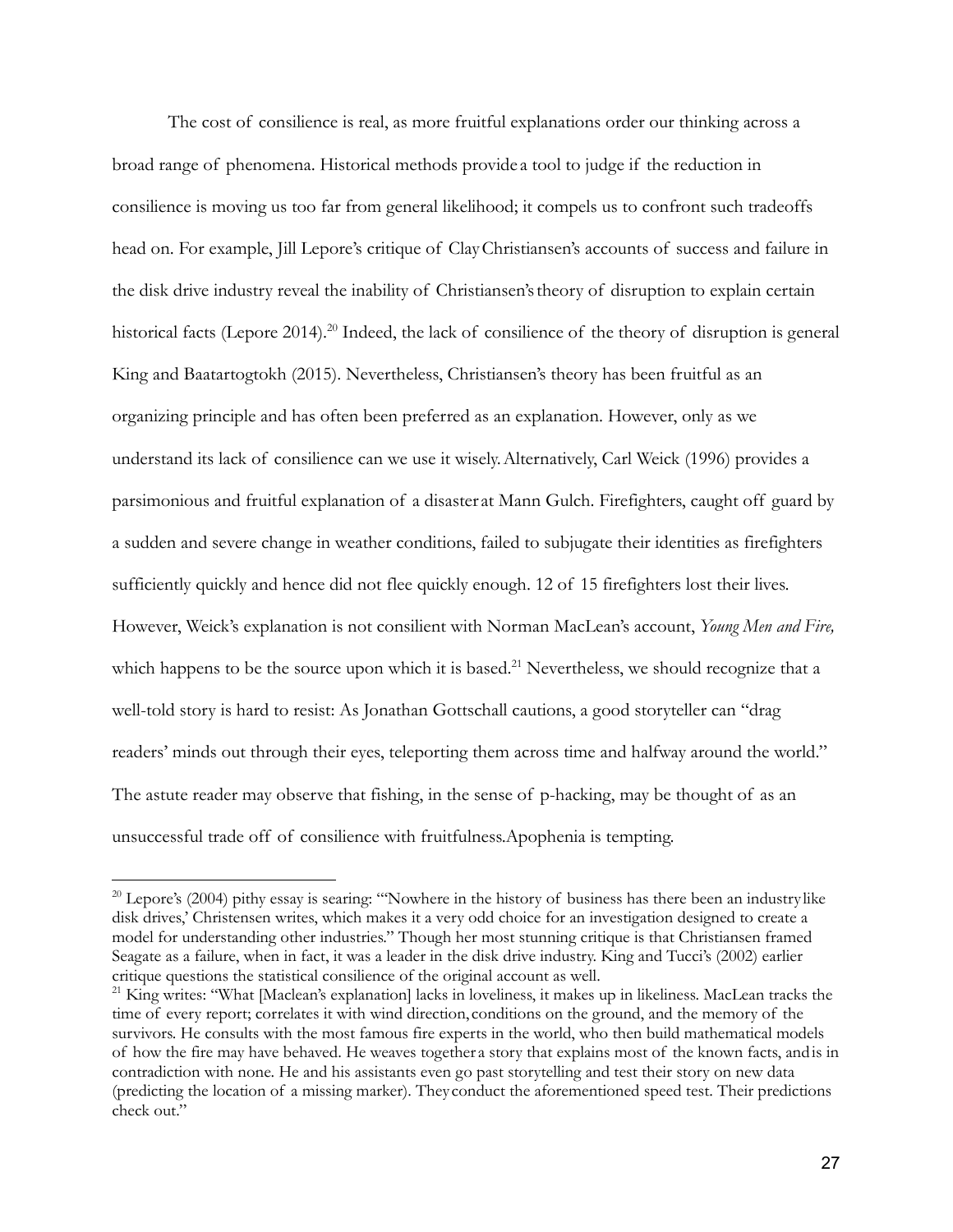Admirably, both Weick and Christiansen were transparent with respect to their sources, this transparency sitting squarely in the historian's toolkit. This has allowed scholars such as King and Lepore to evaluate the consilience of the original explanations in light of other accounts and sources. Had their sources been less transparent, later scholars would have struggled to evaluate their consilience.

n=1 is a meaningful critique. However, historical methods, through forcing a broader perspective, also shed light as to when an explanation is consilient but non-generalizable. That is, when an explanation may be locally likely, but not generally so. To generate new theory in strategy, qualitative researchers often take advantage of remote,unique or otherwise extreme contexts; "Nowhere in the history of business has there beenan industry like disk drives." Rich historical accounts bring to light attributes and factors that would otherwise remain invisible can be teased out. Like these extreme contexts, historical methods generate explanations that are necessarily context-specific. However, unlike qualitative research in extreme contexts where the goal is to isolate behaviors associated with novel theory, when we rely upon contextual similarity to make claims that a locally likely explanation in one context is locally likely in another, then a clear eyed view of whether it is an outlier is critical. Universality of explanations that incorporate historical methods derive from the generalizability of specific elementsof explanation -- e.g., parallel fact patterns orthe presence of common mechanisms. That is, a skilledapplication of the historical method will hopefully prevent history in the service of a narrative, or context insensitivity.<sup>22</sup>

Historical methods also provide tools to evaluate this universality. The evaluation of whether the history of a single firm, event, or industry is an outlier necessarily requires a broader perspective; that is it is a judgment that sits outside the specific data. Christiansen does not claim that the disk drive industry is exceptional based upon a systematic comparison with other industries, rather, he

<sup>22</sup> e.g., Fisher body, QWERTY, VHS/Betamax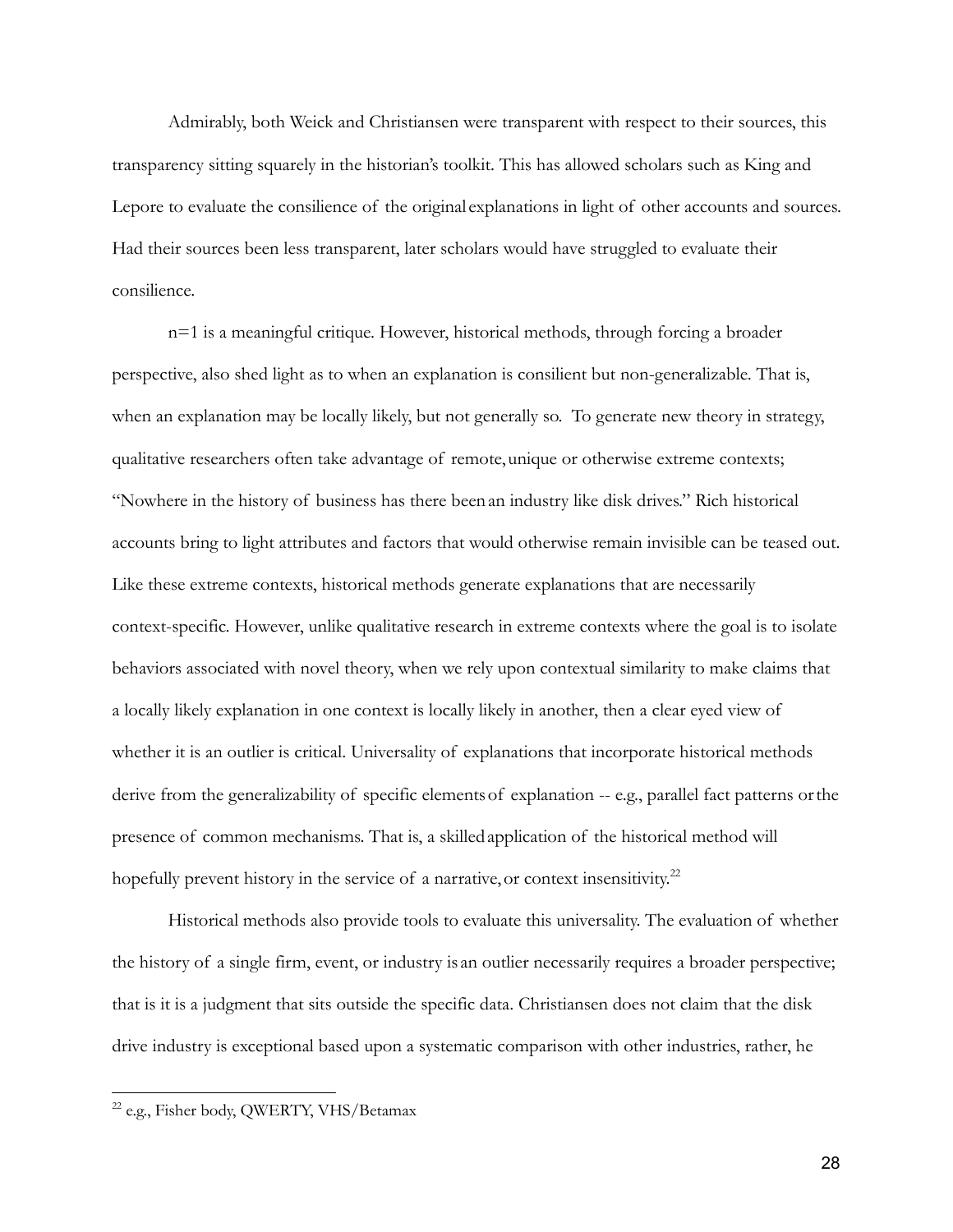states the attributes of the industry and relies on his and the readers general knowledge of industrial histories to justify his claim. Nobly, Christiansen is using a wider lens to contextualize his setting.<sup>23</sup>

To this point, we have discussed how historical methods may be used to illuminate competing virtues of an explanation. In so doing,they, we hope, will focus the discussion on the virtues of an explanation and clarify the judgments researchers make as they endorse particular explanations. Judgments, by definition, are to be questioned. However, by recognizing the virtues of an explanation, and adopting labels of these virtues,such as consilience, coherence, universality, parsimony, and fruitfulness, we may have more constructive scholarly conversations about how and when we are trading off general and specific likelihood, for other virtues. Moreover, the recognition that general and specific likelihood are themselves judgments, may free scholars from insisting that locally likely findings must be truths. Instead a scholar may map the explanations of a virtue, and the debate can center around the weights each scholar gives to them.

# 5. Conclusion

Strategy scholars have predominantly engaged in Inference to the Best Explanation to generate conjectures about observed patterns of evidence, eliminatedisfavored explanations from among them, and select one that is preferred, or "best". To judge whether explanations are useful, general, and at the same time accurate, the interpretation of observational results requires an understanding of context that statistical analysis alone cannotprovide.

We have argued that methods used by historians such as hermeneutics, contextualization, multi-source triangulation, and narrative construction better account for contextual idiosyncrasies. Historical methods generate non-quantifiable information that compels scholars to consider more candidate explanations to ensure consilience with facts. Further, historical methods also give scholars

<sup>&</sup>lt;sup>23</sup> As a result, Ingram & Silverman go to considerable lengths to anchor their findings in a theoretical context that is readily translated to other decision environments.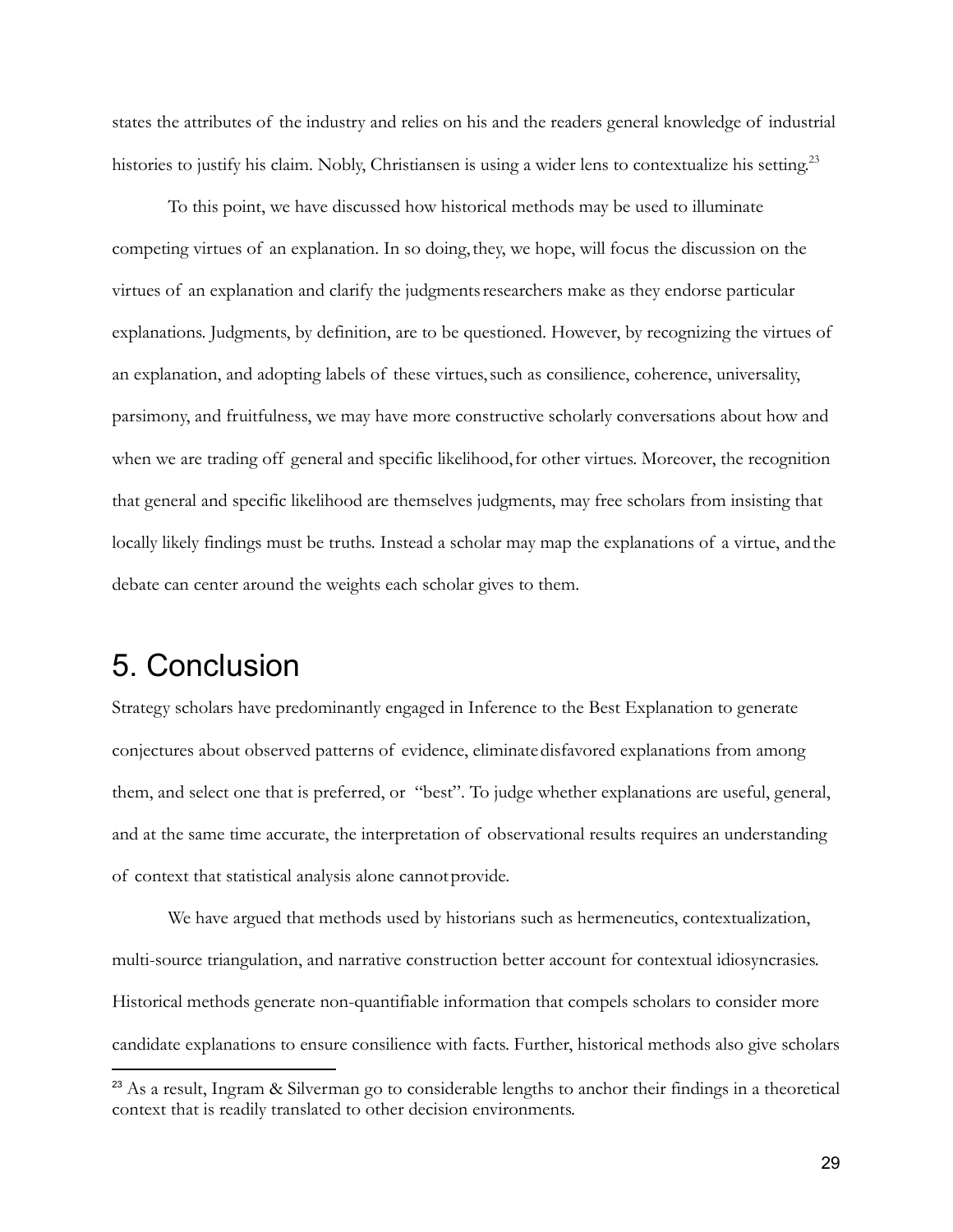the capacity to systematically judge, privilege, and balance consilience with other incommensurable explanatory virtues such as fruitfulness, coherence, parsimony, and universality. Prioritization of explanations follows from how we assess the desirability of different virtues. Thus, historical methods improve explanations in strategy research by giving scholars the capacity to infer the most verisimilar explanation as the best explanation.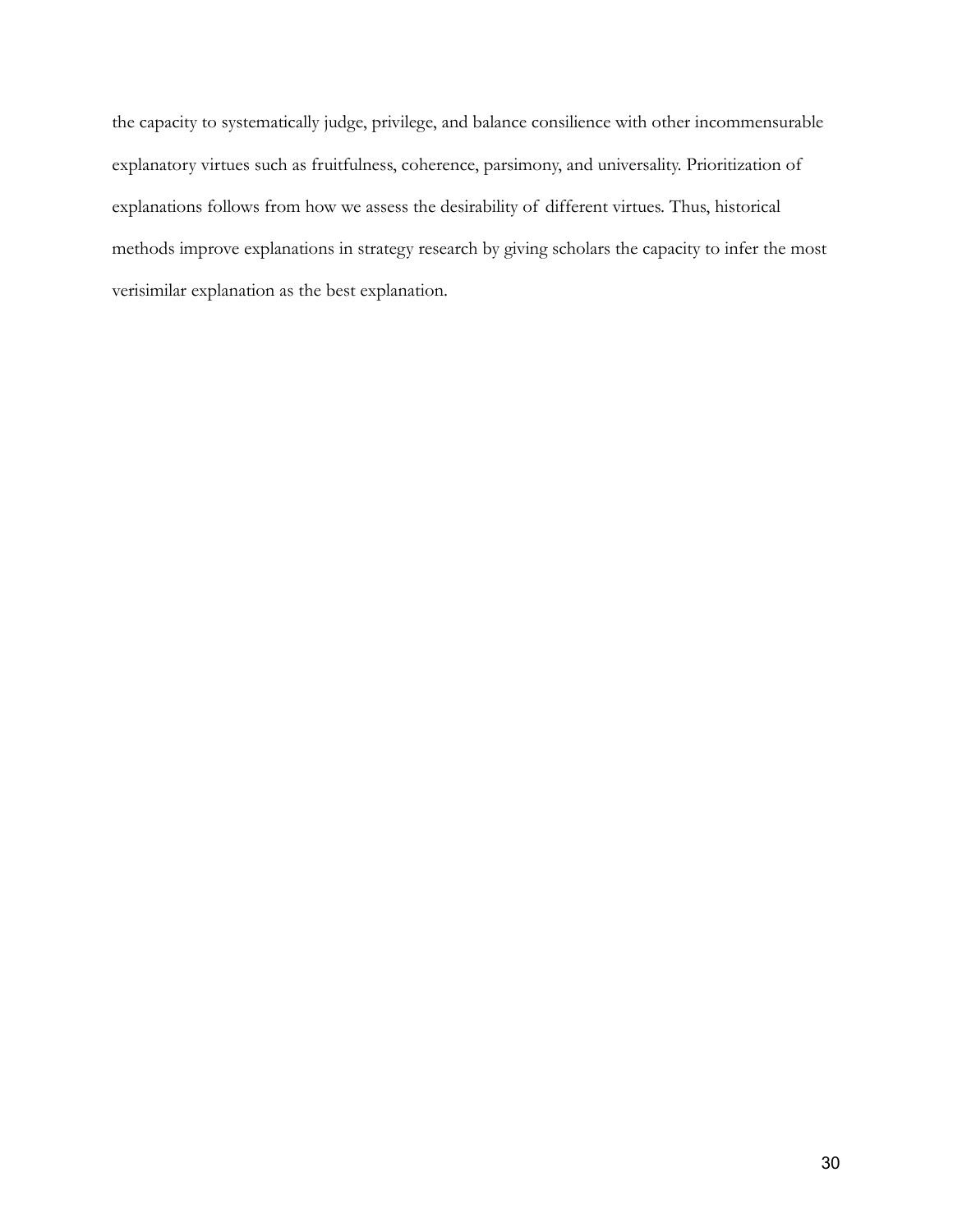### 6. Appendix: Limitations of statistical research claims

Following King et al. (2020), research claims in strategic management can be categorized into three groups: belief claims, frequency claims, andexplanations. We now consider why veridical frequentist and belief claims are very difficult to make.<sup>24</sup>

Belief claims are objective, *quantitative* claims about the truth of a theory, conditional on a set of assumptions. One can also make quantitative belief claims based on subjective probabilities (Hacking 2001, page 127-133), but for our purposes, this may be better considered an explanation.25 Belief claims are challenging to make given that quantitative claims about a particular theory are only veridical if alternative theories are considered.That is, a veridical belief claim requires not only reporting that a statistical pattern is consistent with a theory, but also ruling out alternative explanations. Mayo and Spanos (2006), in their attempt to reconcile hypothetical deductive hypothesis testing and frequentist statistics with the updating of beliefs argue that we should only update our belief that H<sub>1</sub> is true when H<sub>1</sub> is not only better, but when H<sub>2</sub>…, H<sub>n</sub>, have been ruled out *completely*. They label this approach "severe testing." Not coincidentally, severe testing is also the criteria for estimating causal effects.

Belief claims are often evaluated based on our certainty about relationships in the data as measured by frequentist statistics such as p-values, test statistics, or confidence intervals. These statistics are frequency claims. They are factual statements about the predicted frequency of an empirical pattern in a population, conditional on a set of assumptions. Frequency claims are not belief claims. There is no claim that a reason a patternappears is due to a particular mechanism, rather, simply that we can expect the pattern to happen again. For this reason, frequentist orthodoxy suggests calling a frequency claim "useful", rather than "true". Frequency claims are only justifiable

 $^{24}$  A claim is veridical if it is justified by proper empirical analysis and reported in a forthright manner (King et al., 2020).

 $25$  Frequentist statistics do not rely on priors (indeed, priors are not defined in a frequentist framework) and some Bayesians insist on diffuse priors for inference.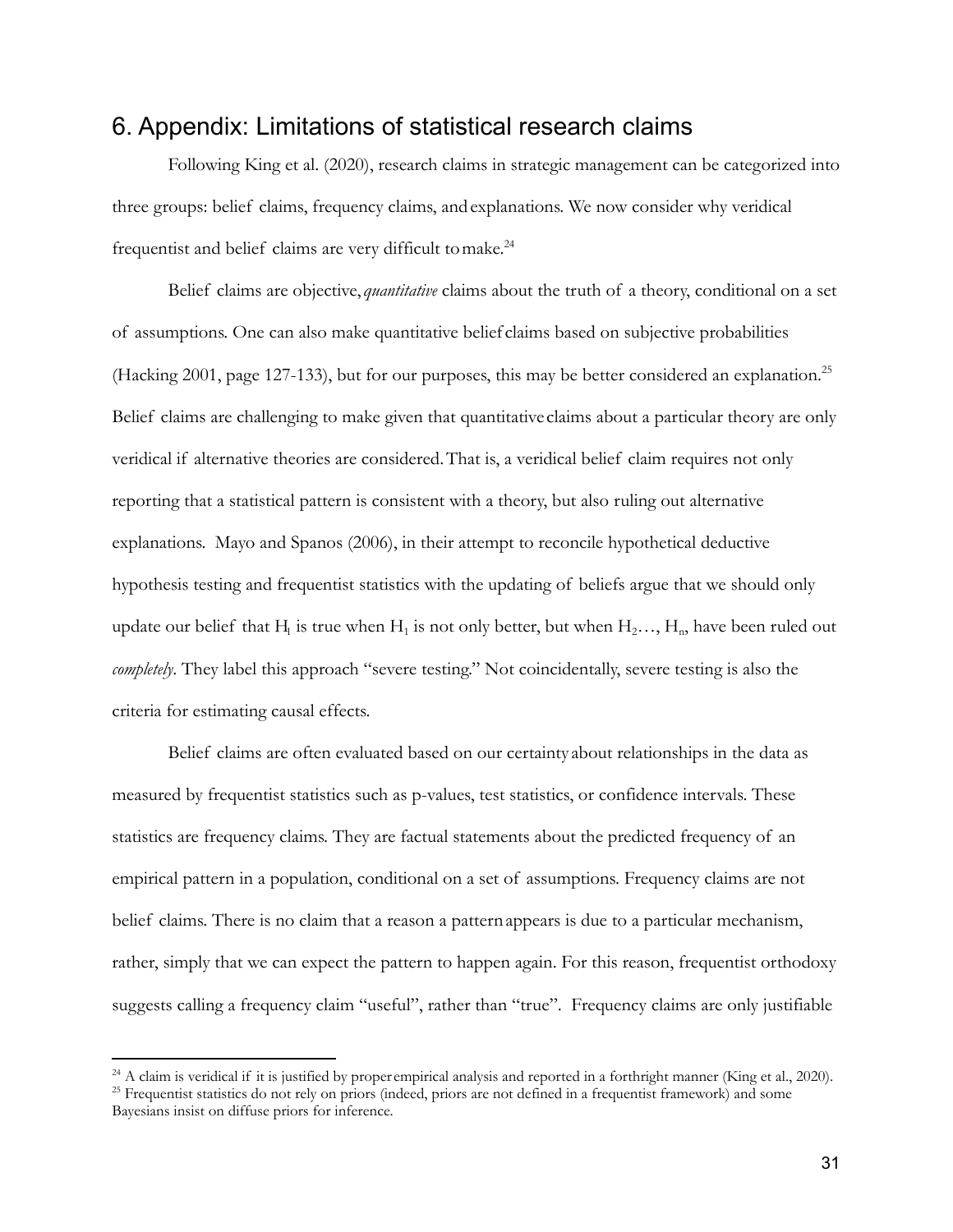as predictions of expected patterns in repeat samples with strict, pre-specification procedures (Spanos 2013; King et al. 2020). Practically speaking, a necessary requirement to interpret a reported test as an accurate prediction of a pattern in a population is that the sampling strategy, independent, dependent, and control variables, regression methods, and interpretation of potential findings be specified prior to beginning data collection. Without pre-specification, frequentist statistics understate the likelihood that a reported relationship is random. In most empirical studies in strategy (and other sibling fields), pre-specification is challenging. Researchers enjoy many degrees of freedom and, generally, we should expect that reported statistical results overstate the accuracy and precision of estimates (Goldfarb and King 2016).

The literature has offered two central solutions to this problem. The first is to restrict researcher degrees of freedom through pre-specification, and the second is to find conditions under which pre-specification is plausibly irrelevant. The first approach is used famously in randomized controlled trials, as in clinical trials of therapeuticdrugs, where we need strong assurances that the reported statistics are meaningful. Pre-specification as a solution to the reliability problem has been heralded as a viable solution in the social sciences as well (Angrist and Pischke, 2008), because, under strict assumptions, one can rule out all other theories (NOT H), except chance, which, in turn, is conveniently quantified by a p-value.<sup>26</sup> This approach has been gaining popularity in management research (Di Stefano and Gutierrez, 2019; Burbano, 2021). Because pre-specification requires developing questions, measures, sampling and estimation procedures prior to seeing the data, this method is most useful when the question to ask and the setting are well understood.<sup>27</sup> Given the

<sup>&</sup>lt;sup>26</sup> Specifically, one can state that if the pre-specified procedures are correct, the probability of a pattern repeating itself in this way if there is no effectis the p-value.

<sup>&</sup>lt;sup>27</sup> Note that exact replication is a form of pre-specification, in that the replicated study serves as a pre-specification for the replicating study. However, for exact replication to be informative, beyond the isolation of mistakes in an original analysis, itrequires an independent sample from the same population. For example, replicating by reanalyzing a set of COMPUSTAT firms should be thought of as a reproduction, as opposed to a replication.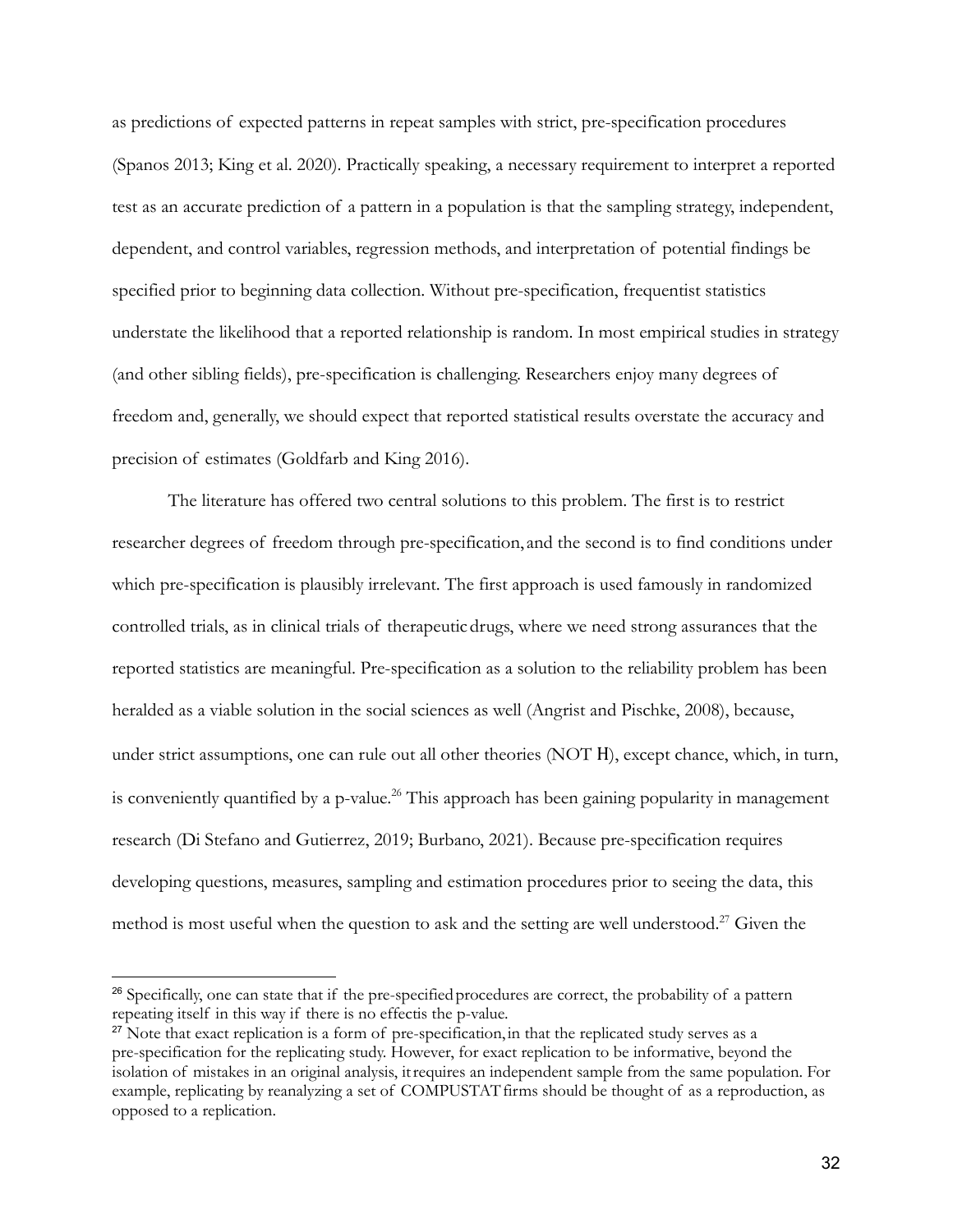challenges associated with severe testing of frequentist claims in strategic management, most of our studies rely upon explanations of various sorts.

An alternative approach to overcome the necessary assumption that a specified model is true is to examine the relationship across all reasonable models. Model uncertainty is not a problem if all plausible models lead to the same result. Epistemic Mapping is a leverages systematic approaches to evaluate the consistency of relationships across a great number of models, or average results across models, to examine whether a relationship is conditioned by the choices in sample construction, empirical proxies, and/or the combination of controls, econometric method, and functional form (Leamer 1985; Young and Holsteen 2017; King et al. 2020; Simonsohn et al. 2020).<sup>28</sup> If a relationship is consistent across all reasonable assumptions, then one might conclude that this relationship will replicate in a population that satisfies the conditions of severe testing. If not, one may be able to explain the patterns with a comprehensive understanding of the conditions under which the relationship can be measured. can then understand under which conditions a relationship might holdholds. Of course, we cannot know if the variationin findings across models is driven by unquantifiable chance. The Mapping approach requires research judgment as to the scope of reasonable possible models to mapkeep such analyses tractable and are an active area of research.<sup>29</sup>

<sup>&</sup>lt;sup>28</sup> Note that this is a more general solution than running a small number of 'robustness checks'. The scope of robustness checks have generally been limited by the practicality of reporting numerous regressions, andthe limitations of researcher and reviewer imagination.

<sup>&</sup>lt;sup>29</sup> How to create useful epistemic maps is an active area of research. SeeSee Berchicci & King (2021) for an exemplar mapping exercise.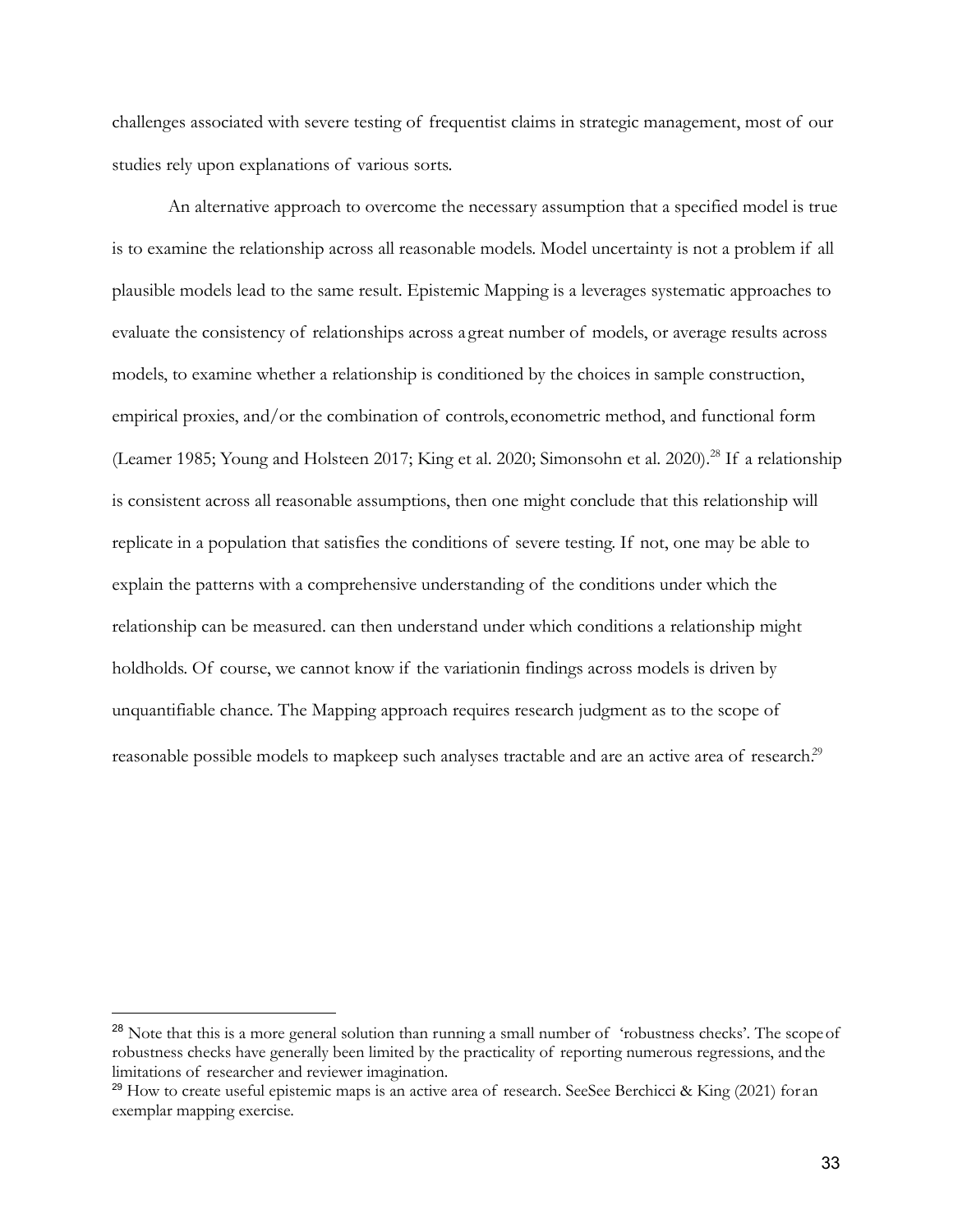# 7. References

- Aldrich, H. E., & Fiol, C. M. (1994). Fools Rush in? The Institutional Context of Industry Creation. *The Academy of Management Review*, *68*(12), 33.
- Angrist, J. D., & Pischke, J.-S. (2008). *Mostly harmless econometrics: An empiricists companion*. Princeton University Press.
- Angrist, J. D., & Pischke, J.-S. (2010). The Credibility Revolution in Empirical Economics: How Better Research Design is Taking the Con out of Econometrics.*Journal of Economic Perspectives*, *24*(2), 3–30. https://doi.org/10.1257/jep.24.2.3
- Argyres, N. S., De Massis, A., Foss, N. J., Frattini, F., Jones, G., & Silverman, B. (2020). History-informed strategy research: The promise of history and historical research methods in advancing strategy scholarship. *Strategic Management Journal*, (November 2019).
- Bates, R. H., Grief, A., Levi, M., Rosenthal, J.-L., & Weingast, B. R. (1998). *Analytic Narratives*. Princeton University Press.
- Baumol, W. J. (1990). Entrepreneurship: Productive, Unproductive, and Destructive. *Journal of Political Economy*, *98*(5, Part 1). https://doi.org/10.1086/261712
- Benke, G. (2018). *Risk and Ruin: Enron and the Culture of american Capitalism*. Philadelphia: University of Pennsylvania Press.
- Berchicci, L., & King, A. A. (2021). Corporate Sustainability : A Model Uncertainty Analysis of Materiality. *Unpublished Manuscript*.
- Bradley, R. L. (2018). Enron ascending: The forgotten years, 1984-1996. In *Enron Ascending: The Forgotten Years, 1984-1996*. https://doi.org/10.1002/9781119493709
- Burbano, V. C. (2021). The Demotivating Effects of Communicating a Social-Political Stance: Field Experimental Evidence from an Online Labor Market Platform. *Management Science*, *67*(2), 1004–1025. https://doi.org/10.1287/mnsc.2019.3562
- Campbell, D. T., & Fiske, D. W. (1959). Convergent and discriminant validation by the multitrait-multimethod matrix. *Psychological Bulletin*, *56*(2), 81–105. https://doi.org/10.1037/h0046016
- Campos, D. G. (2011). On the distinction between Peirce's abduction and Lipton's Inference to the best explanation. *Synthese*, *180*(3), 419–442. https://doi.org/10.1007/s11229-009-9709-3
- Carnap, R. (1950). *Logical Foundations of Probability*. University of Chicago Press.
- Carr, E. H. (1967). *What Is History?* Penguin Random House.
- Clegg, S. R., & Kornberger, M. (2006). Space, Organisations and Management Theory. In *Space, Organizations and Management Theory*.
- Cronon, W. (1992). A place for stories: Nature, history, and narrative. *Journal of American History*, *78*(4), 1347–1376. https://doi.org/10.2307/2079346
- David, P. A. (1985). *Clio and the Economics of QWERTY*(Vol. 75). American Economic Association.
- Decker, S. (2013). The silence of the archives: businesshistory, post-colonialism and archival ethnography. *Management & Organizational History*, 8(2), 155-173. https://doi.org/10.1080/17449359.2012.761491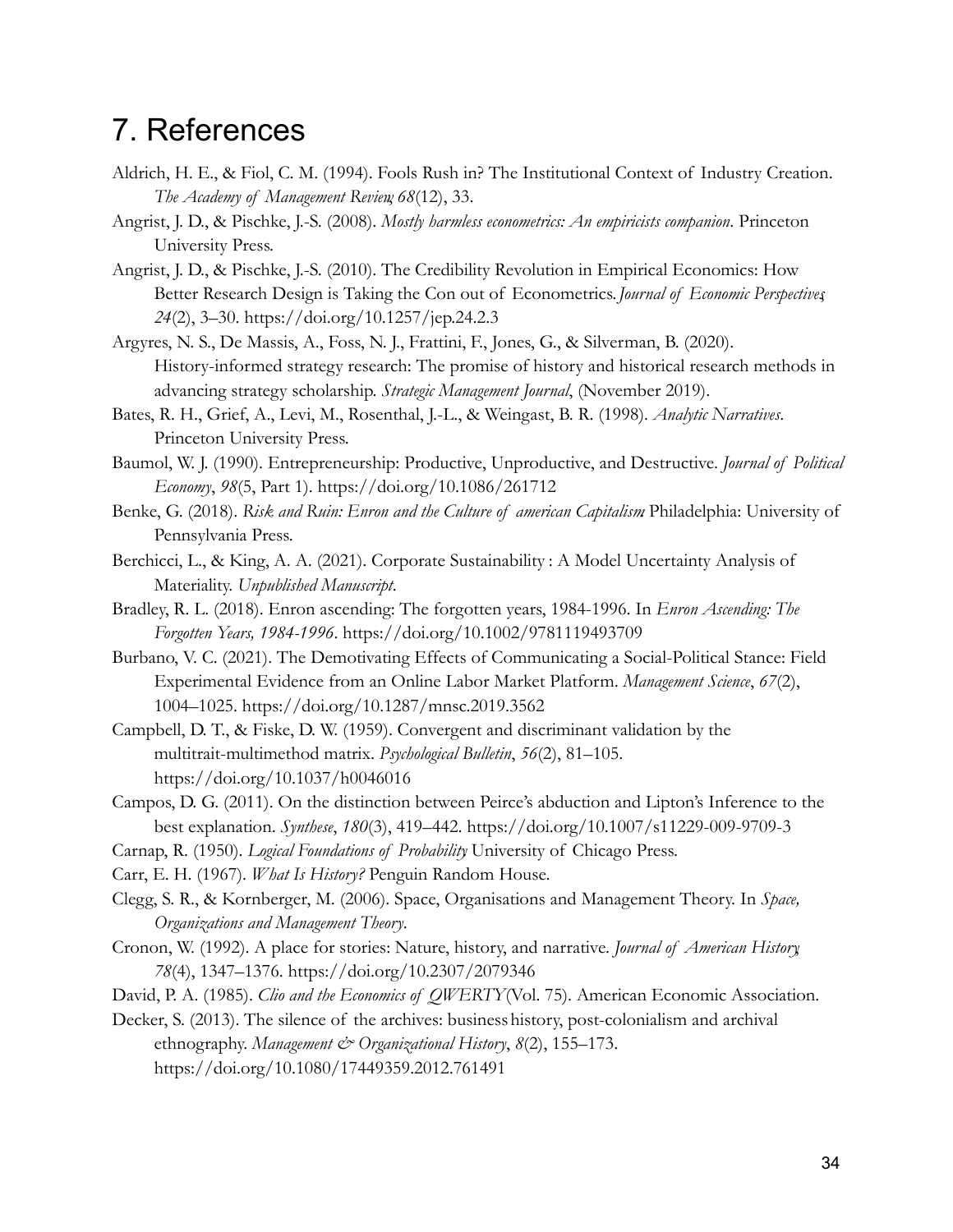- Dellsén, F. (2018). The heuristic conception of inference to the best explanation.*Philosophical Studies*, *175*(7), 1745–1766. https://doi.org/10.1007/s11098-017-0933-2
- Di Stefano, G., & Gutierrez, C. (2019). Under a magnifying glass: On the use of experiments in strategy research. *Strategic Organization*, *17*(4), 497–507. https://doi.org/10.1177/1476127018803840
- Douven, I. (2011). Abduction. Retrieved September 4, 2020, from The Stanford Encyclopedia of Philosophy (Summer 2017 Edition) website: https://plato.stanford.edu/archives/sum2017/entries/abduction/
- Dray, W. H. (1971). On the Nature and Role of Narrative in Historiography. *History and Theory*, *10*(2). https://doi.org/10.2307/2504290
- Durand, R., & Vaara, E. (2009). Causation, counterfactuals, and competitive advantage. *Strategic Management Journal*, *30*(12), 1245–1264. https://doi.org/10.1002/smj.793
- Edwards, J., & Ogilvie, S. (2012). Contract enforcement, institutions, and social capital: The Maghribi traders reappraised. *Economic History Review*, *65*(2), 421–444. https://doi.org/10.1111/j.1468-0289.2011.00635.x
- Firestone, W. A. (1993). Alternative Arguments for Generalizing From Data as Applied to Qualitative Research. *Educational Researcher*, *22*(4), 16–23. https://doi.org/10.3102/0013189X022004016
- Fox, L. (2004). *Enron: the rise and fall*. https://doi.org/10.5860/choice.40-4726
- Fraassen, B. Van. (1989). *Laws and symmetry*. Retrieved from https://philarchive.org/rec/VANLAS
- Fulbrook, M. (2002). *Historical theory*. London: Routledge.
- Godfrey, P. C., Hassard, J., O'Connor, E. S., Rowlinson, M., & Ruef, M. (2016, October 1). What is organizational history? Toward a creative synthesis of history and organization studies.*Academy of Management Review*, Vol. 41, pp. 590–608. https://doi.org/10.5465/amr.2016.0040
- Goldfarb, B., & King, A. A. (2016). Scientific apophenia in strategic management research: Significance tests & mistaken inference. *Strategic Management Journal*, *37*(1), 167–176. https://doi.org/10.1002/smj.2459
- Greene, J. C., Caracelli, V. J., & Graham, W. F. (1989). Toward a Conceptual Framework for Mixed-Method Evaluation Designs. *Educational Evaluation and Policy Analysis*, *11*(3), 255–274. https://doi.org/10.3102/01623737011003255
- Greif, A. (1993). Contract enforceability and economic institutions in early trade: The Maghribi Traders' Coalition. *American Economic Review*, *83*(3), 525–548. https://doi.org/10.2307/2117532
- Greif, A. (2012). The Maghribi traders: A reappraisal? *Economic History Review*, *65*(2), 445–469. https://doi.org/10.1111/j.1468-0289.2012.00645.x
- Hacking, I. (2001). An Introduction to Probability and Inductive Logic. In *An Introduction to Probability and Inductive Logic*. https://doi.org/10.1017/CBO9780511801297
- Hacking, I. (2002). Historical Ontology. In *In the Scope of Logic, Methodology and Philosophy of Science*(pp. 583–600). https://doi.org/10.1007/978-94-017-0475-5\_13
- Hansen, P. H. (2013). Business history: A cultural and narrative approach. *Business History Review*, *86*(4), 693–717. https://doi.org/10.1017/S0007680512001201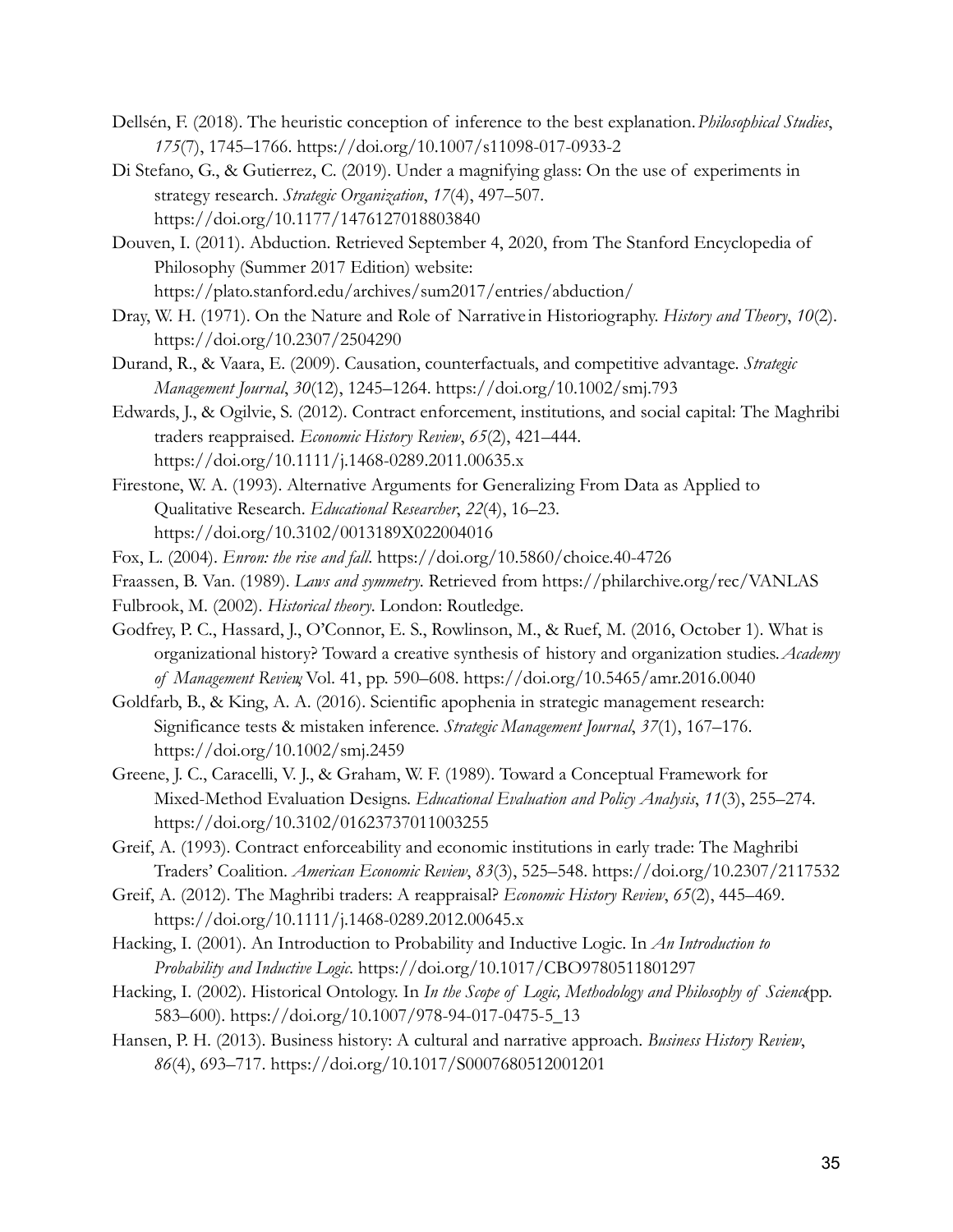- Hart, H., & Honoré, T. (1966). Causal judgement in history and the law. In W. Dray (Ed.), *Philosophical analysis and history.* New York: Harper and Rowe.
- Hart, H., & Honoré, T. (1985). *Causation in the Law*. Oxford University Press.
- Heckman, J. J. (2000). Causal parameters and policy analysis in economics: A twentieth century retrospective. *Quarterly Journal of Economics*, *115*(1), 45–97. https://doi.org/10.1162/003355300554674
- IBM. (2007). IBM FAQ. Retrieved March 29, 2021, from http://www-03.ibm.com/ibm/history/documents/pdf/faq.pdf.
- Jones, G., & Khanna, T. (2006). Bringing history (back) into international business. *Journal of International Business Studies*, *37*(4), 453–468. https://doi.org/10.1057/palgrave.jibs.8400198
- Jones, G., & Wale, J. (1998). Merchants as Business Groups: British Trading Companies in Asia before 1945. *Business History Review*, *72*(3), 367–408. https://doi.org/10.2307/3116215
- Ketokivi, M., & Mantere, S. (2010). Two Strategies for Inductive Reasoning in Organizational Research. *Academy of Management Review*, *35*(2), 315–333. https://doi.org/10.5465/amr.35.2.zok315
- Khaire, M., & Wadhwani, R. D. (2010). Changing landscapes: The construction of meaning and value in a new market category - Modern Indian art. *Academy of Management Journal*, *53*(6), 1281–1304. https://doi.org/10.5465/amj.2010.57317861
- Kieser, A. (1994). Why Organization Theory Needs Historical Analyses—And How This Should Be Performed. *Organization Science*, *5*(4), 608–620. https://doi.org/10.1287/orsc.5.4.608
- Kimes, B., & Clark, H. (1989). *Standard catalog of American cars, 1805-1942*. Krause Publications.
- King, A. A., & Baatartogtokh, B. (2015). How useful is the theory of disruptive innovation?*MIT Sloan Management Review*, *57*(1), 77–90.
- King, A. A., Goldfarb, B., & Simcoe, T. (2020). Learning from testimony on quantitative research in management. *Academy of Management Review*. https://doi.org/10.5465/amr.2018.0421
- King, A. A., & Tucci, C. L. (2002). Incumbent Entry into New Market Niches: The Role of Experience and Managerial Choice in the Creation of Dynamic Capabilities. *Management Science*, *48*(2), 171–186. https://doi.org/10.1287/mnsc.48.2.171.253
- Kipping, M., & Lamberg, J.-A. (2017). History in Process Organization Studies: What, why and how. In *The Sage Handbook of Process Organization Studies*(pp. 303–320).
- Kipping, M., Wadhwani, R. D., & Bucheli, M. (2014). Analyzing and Interpreting Historical Sources: A Basic Methodology. In *Organizations in Time* (pp. 305–329). https://doi.org/10.1093/acprof:oso/9780199646890.003.0013
- Kirsch, D., Moeen, M., & Wadhwani, R. D. (2014). Historicism and Industry Emergence: Industry Knowledge from Pre-emergence to Stylized Fact. In *Organizations in Time* (pp. 217–240). https://doi.org/10.1093/acprof:oso/9780199646890.003.0009
- Kitcher, P. (2008). Carnap and the Caterpillar. *Philosophical Topics*, *36*(1), 111–127. https://doi.org/10.5840/philtopics20083617
- Klüppel, L. M., Pierce, L., & Snyder, J. A. (2018). The deep historical roots of organization and strategy: Traumatic shocks, culture, and institutions. *Organization Science*, *29*(4), 702–721. https://doi.org/10.1287/orsc.2017.1173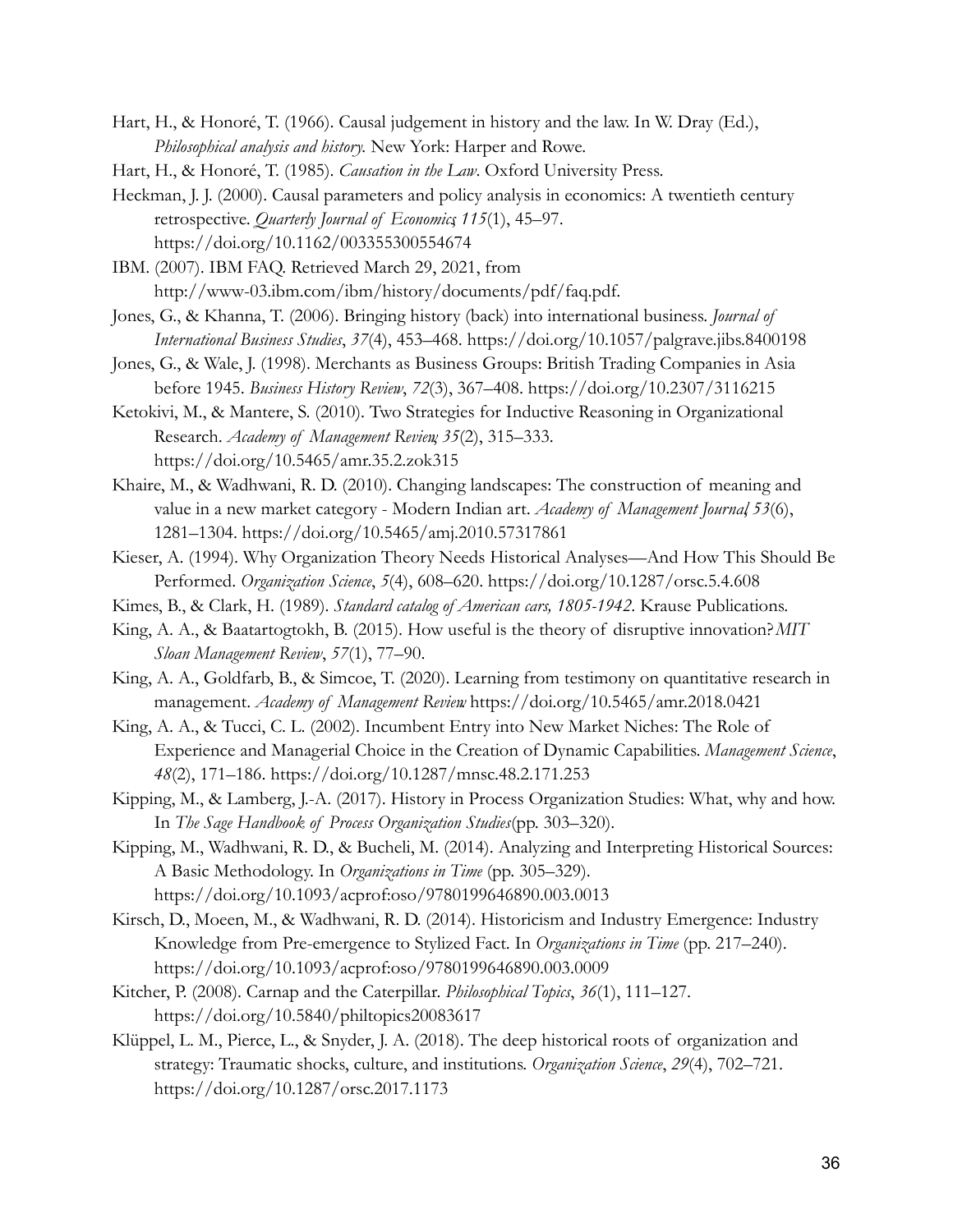- Koch, S. (2019). Carnapian explications, experimental philosophy, and fruitful concepts. *Inquiry*, *62*(6), 700–717. https://doi.org/10.1080/0020174X.2019.1567381
- Kuhn, T. (1962). The Structure of Scientific Revolutions.In *The Structure of Scientific Revolutions*. https://doi.org/10.7208/chicago/9780226458106.001.0001
- Kuhn, T. (1977). Objectivity, Value, and Theory Choice. *The Essential Tension*, 356–3.
- Leamer, E. E. (1985). Sensitivity analyses would help. *American Economic Review*, Vol. 75. https://doi.org/10.1016/0169-2070(86)90114-7
- Lepore, J. (2014, June). The Disruption Machine: What the gospel of innovation gets wrong.*The New Yorker*. Retrieved from

https://www.newyorker.com/magazine/2014/06/23/the-disruption-machine

- Lewis, J., & Ritchie, J. (2003). Generalising from Qualitative Work. In *Qualitative research practice : a guide for social science students and researchers* (pp. 263–286).
- Liebowitz, S. J., & Margolis, S. E. (1990). The Fable of the Keys.*The Journal of Law and Economics*, *33*(1), 1–25. https://doi.org/10.1086/467198
- Lipartito, K. (2014). Historical Sources and Data. In *Organizations in Time* (pp. 284–304). https://doi.org/10.1093/acprof:oso/9780199646890.003.0012
- Lipton, P. (2001). Is Explanation a Guide to Inference? A Reply to Wesley C. Salmon. In *Explanation* (pp. 93–120). https://doi.org/10.1007/978-94-015-9731-9\_4

Lipton, P. (2004). *Inference to the Best Explanation*. Routledge.

- Lounsbury, M., & Glynn, M. A. (2001). Cultural entrepreneurship: Stories, legitimacy, and the acquisition of resources.*Strategic Management Journal*, *22*(6–7), 545–564. https://doi.org/10.1002/smj.188
- Mackie, J. T. (1965). Causes and Conditions. *American Philosophical Quarterly*, *2*(4), 245–264. Retrieved from https://www.jstor.org/stable/20009173
- Mackonis, A. (2013). Inference to the best explanation, coherence and other explanatory virtues. *Synthese*, *190*(6), 975–995. https://doi.org/10.1007/s11229-011-0054-y
- Maclean, M., Harvey, C., & Clegg, S. R. (2016). Conceptualizing Historical Organization Studies. *Academy of Management Review*, *41*(4), 609–632. https://doi.org/10.5465/amr.2014.0133
- Mahoney, J. (1999). Nominal, Ordinal, and Narrative Appraisal in Macrocausal Analysis. *AMERICAN JOURNAL OF SOCIOLOGY*, *104*(4), 1154–1196.
- Mahoney, J., Damman, E. K., & Koivu, K. L. (2009). The Logic of Historical Explanation in the Social Sciences SEE PROFILE. *Journals.Sagepub.Com*, *42*(1), 114–146. https://doi.org/10.1177/0010414008325433
- Mantere, S., & Ketokivi, M. (2013). Reasoning in organization science. *Academy of Management Review*, *38*(1), 70–89. https://doi.org/10.5465/amr.2011.0188
- Martin, W. (1986). *Recent Theories of Narrative*. https://doi.org/10.2307/40143298
- Mayo, D. G., & Spanos, A. (2006). Severe testing as a basic concept in a Neyman-Pearson philosophy of induction.*British Journal for the Philosophy of Science*, *57*(2), 323–357. https://doi.org/10.1093/bjps/axl003
- McCullagh, C. B. (1987). The Truth of Historical Narratives.*History and Theory*, *26*(4), 30. https://doi.org/10.2307/2505043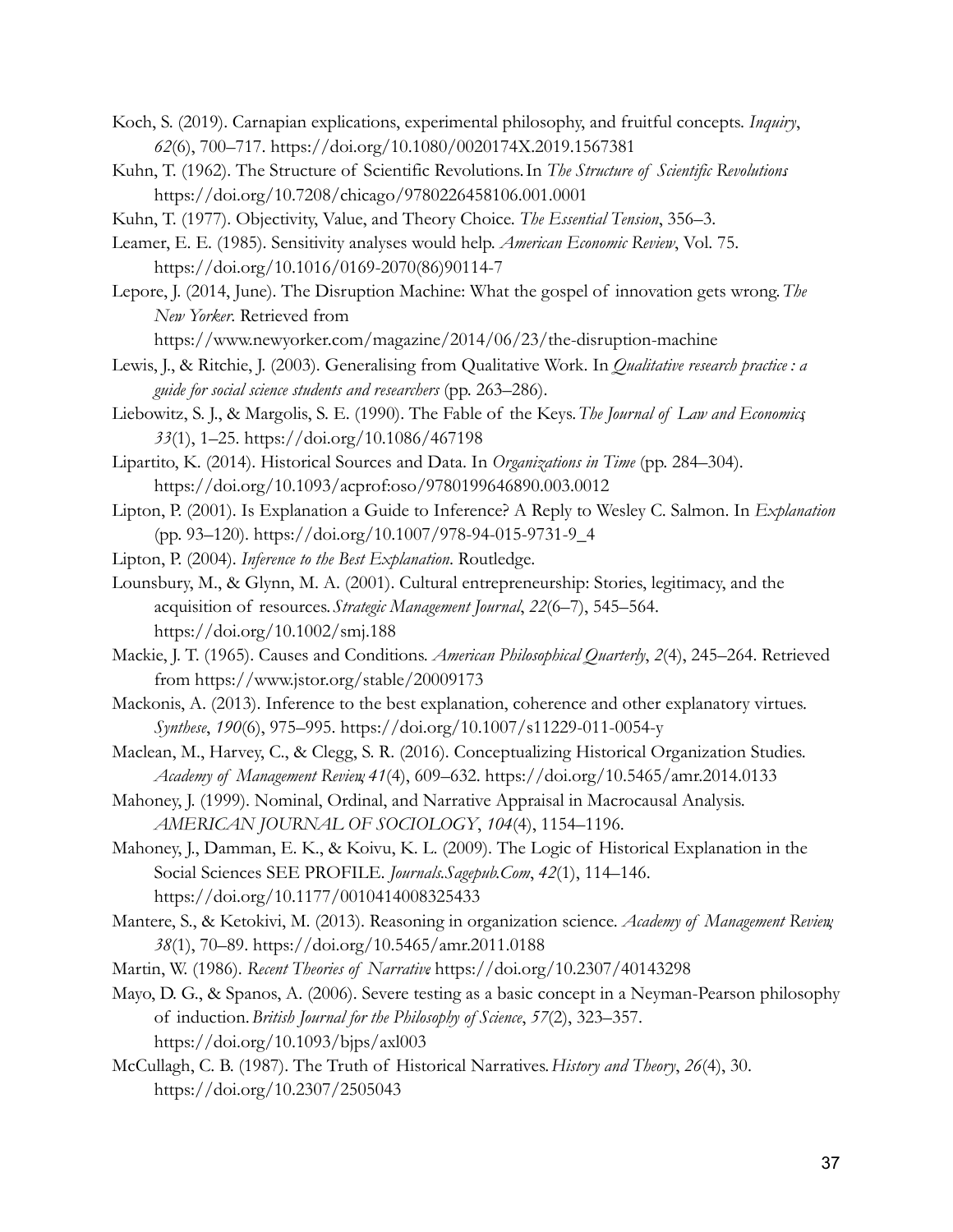- McLean, B., & Elkind, P. (2003). *The Smartest Guys in the Room: The Amazing Rise and Scandalous Fall of Enron*. Retrieved from
	- https://www.penguin.com.au/books/the-smartest-guys-in-the-room-9780241968673
- Morck, R., & Yeung, B. (2011). Economics, History, and Causation. *Business History Review*, *85*(1), 39–63. https://doi.org/10.1017/S000768051100002X
- Murmann, J. P. (2012). Marrying history and social science in strategy research. *Advances in Strategic Management*, *29*, 89–115. https://doi.org/10.1108/S0742-3322(2012)0000029008
- Niiniluoto, I. (1999). Defending Abduction. *Philosophy of Science*, *66*, S436–S451. https://doi.org/10.1086/392744
- Pentland, B. T. (1999). Building process theory with narrative: From description to explanation. *Academy of Management Review*, *24*(4), 711–724. https://doi.org/10.5465/AMR.1999.2553249
- Pillai, S. D., Goldfarb, B., & Kirsch, D. A. (2020). The origins of firm strategy: Learning by economic experimentation and strategic pivots in the early automobile industry. *Strategic Management Journal*, *41*(3), 369–399. https://doi.org/10.1002/smj.3102
- Pinder, M. (2017). Does Experimental Philosophy Have a Role to Play in Carnapian Explication? *Ratio*, *30*(4), 443–461. https://doi.org/10.1111/rati.12164
- Polit, D. F., & Beck, C. T. (2010). Generalization in quantitative and qualitative research: Myths and strategies. *International Journal of Nursing Studies*, *47*(11), 1451–1458. https://doi.org/10.1016/j.ijnurstu.2010.06.004
- Polkinghorne, D. (1988). *Narrative knowing and the human sciences*. SUNY Press.
- Roberts, C. (2010). *Logic of Historical Explanation*.
- Roth, P. A. (1988). Narrative Explanations: The Case of History.*History and Theory*, *27*(1), 1. https://doi.org/10.2307/2504958
- Rowbottom, D. P. (2011). Kuhn vs. Popper on criticism and dogmatism in science: a resolution at the group level. *Studies in History and Philosophy of Science Part A*, *42*(1), 117–124. https://doi.org/10.1016/j.shpsa.2010.11.031
- Rowlinson, M., & Hassard, J. (2014). History and the Cultural Turn in Organization Studies. In *Organizations in Time* (pp. 147–165). https://doi.org/10.1093/acprof:oso/9780199646890.003.0006
- Rowlinson, M., Hassard, J., & Decker, S. (2014). Research strategies for organizational history: A dialogue between historical theory and organization theory. *Academy of Management Review*, Vol. 39, pp. 250–274. https://doi.org/10.5465/amr.2012.0203
- Ruef, M., Aldrich, H. E., & Carter, N. M. (2004). The Structure of Founding Teams: Homophily, Strong Ties, and Isolation among U.S. Entrepreneurs. *American Sociological Review*, *69*(2), 297–297. https://doi.org/10.1177/000312240406900208
- Sætre, A. S., & Van de Ven, A. H. (2021). Generating Theory by Abduction. *Academy of Management Review*, amr.2019.0233. https://doi.org/10.5465/amr.2019.0233
- Salmon, W. C. (1984). Scientific Explanation and the Causal Structure of the World. In*Scientific Explanation and the Causal Structure of the World*. https://doi.org/10.2307/j.ctv173f2gh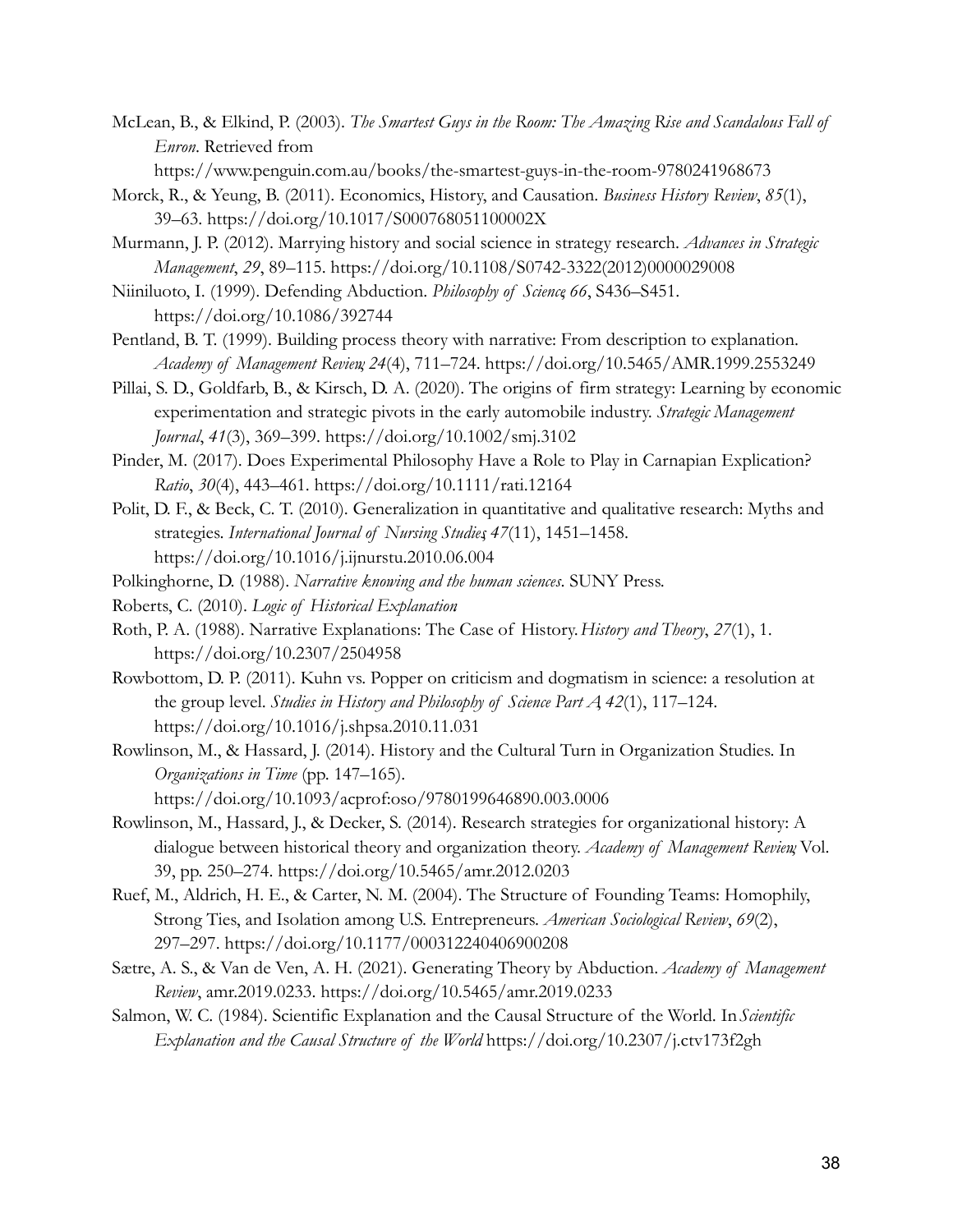- Shaver, J. M. (2020). Causal Identification Through a Cumulative Body of Research in the Study of Strategy and Organizations. *Journal of Management*, *46*(7), 1244–1256. https://doi.org/10.1177/0149206319846272
- Simmons, J. P., Nelson, L. D., & Simonsohn, U. (2011). False-Positive Psychology. *Psychological Science*, *22*(11), 1359–1366. https://doi.org/10.1177/0956797611417632
- Simonsohn, U., Simmons, J. P., & Nelson, L. D. (2020). Specification curve analysis. *Nature Human Behaviour*, *4*(11). https://doi.org/10.1038/s41562-020-0912-z
- Spanos, A. (2013). A frequentist interpretation of probability for model-based inductive inference. *Synthese*, *190*(9). https://doi.org/10.1007/s11229-011-9892-x
- Suddaby, R., Foster, W. M., & Mills, A. J. (2013). Historical Institutionalism. In *Organizations in Time* (pp. 100–123). https://doi.org/10.1093/acprof:oso/9780199646890.003.0004
- Taylor, S., & Spicer, A. (2007). Time for space: A narrative review of research on organizational spaces. *International Journal of Management Reviews*, *9*(4), 325–346. https://doi.org/10.1111/j.1468-2370.2007.00214.x
- Thagard, P. R. (1978). The Best Explanation: Criteria for Theory Choice. *The Journal of Philosophy*, *75*(2), 76. https://doi.org/10.2307/2025686
- Tracy, S. J. (2010). Qualitative quality: Eight a"big-tent" criteria for excellent qualitative research. *Qualitative Inquiry*, *16*(10), 837–851. https://doi.org/10.1177/1077800410383121
- Wadhwani, R. D. (2011). The institutional foundations of personal finance: Innovation in U.S. savings banks, 1880s-1920s. *Business History Review*, Vol. 85, pp. 499–528. https://doi.org/10.1017/S000768051100078X
- Wadhwani, R. D. (2016). Entrepreneurship in historical context: Using history to develop theory and understand process. In *A Research Agenda for Entrepreneurship and Context* (pp. 65–78). https://doi.org/10.4337/9781784716844
- Wadhwani, R. D., & Bucheli, M. (2014). The Future of the Past in Management and Organization Studies. In *Organizations in Time* (pp. 2–30). https://doi.org/10.1093/acprof:oso/9780199646890.003.0001
- Wadhwani, R. D., & Decker, S. (2017). Clio's toolkit: The practice of historical methods in organization studies. In *The Routledge Companion to Qualitative Research in Organization Studies* (pp. 113–127).
- Wadhwani, R. D., Hansen, P. H., Wadhwani, R. D., & Hansen, &. (2014). Can Business History and Business Anthropology Learn from Each Other? In *Journal of Business Anthropology*(Vol. 3). Retrieved from https://scholarlycommons.pacific.edu/esob-facarticles/15
- Weick, K. E. (1996). Drop Your Tools: An Allegory for Organizational Studies. In *Quarterly* (Vol. 41).
- Welter, F. (2011). Contextualizing Entrepreneurship—Conceptual Challenges and Ways Forward. *Entrepreneurship: Theory and Practice*, *35*(1). https://doi.org/10.1111/j.1540-6520.2010.00427.x
- White, H. (1973). Interpretation in History. *New Literary History*, *4*(2). https://doi.org/10.2307/468478
- White, H. (1978). The Historical Text as Literary Artifact. In *The writing ofhistory. Literary form and historical understanding* (pp. 41–62). Madison: University of Wisconsin Press.